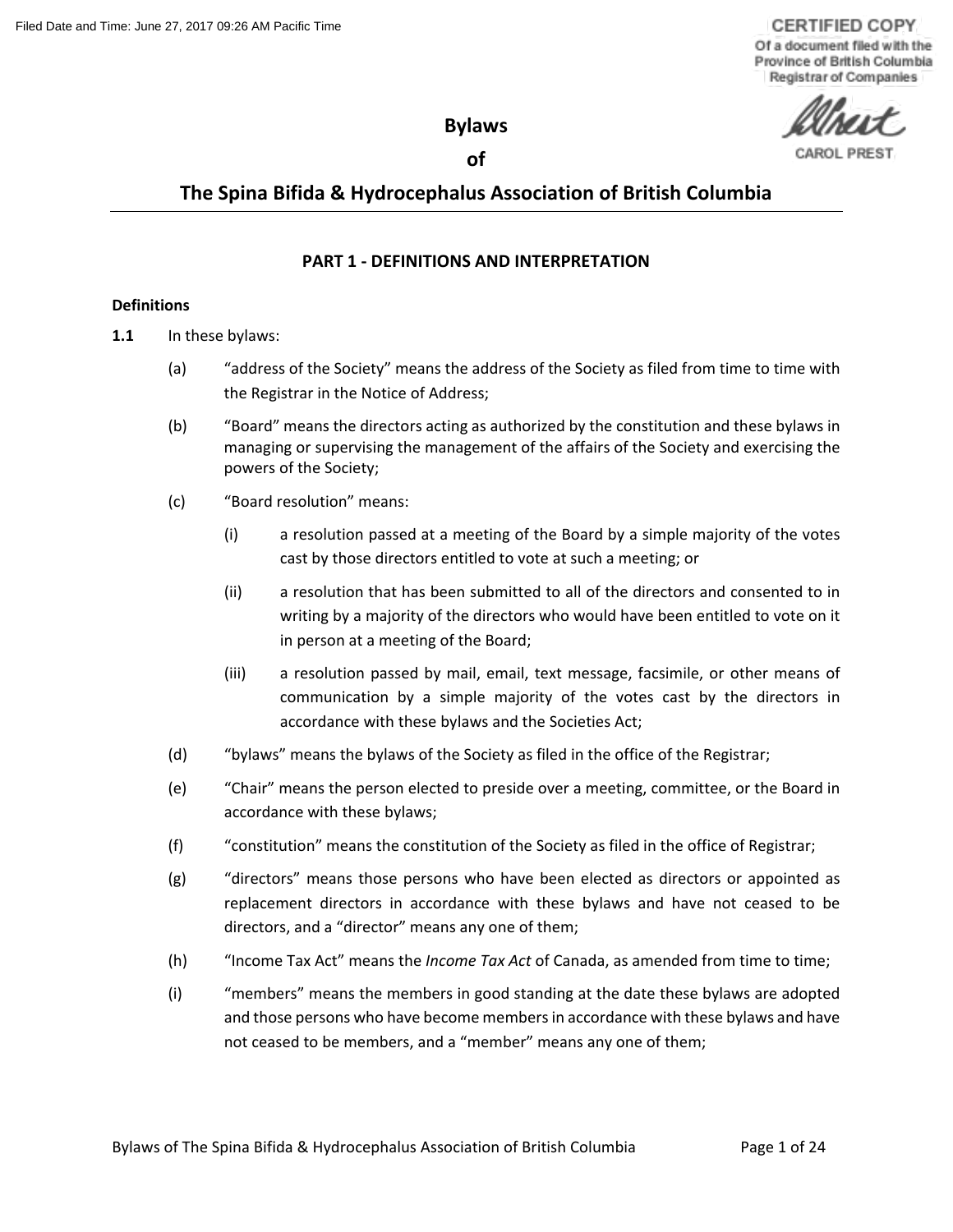- (j) "other related condition" means a condition determined by the Board to be related to spina bifida and hydrocephalus;
- (k) "ordinary resolution" means:
	- (i) a resolution passed at a general meeting of the Society by a simple majority of the votes cast by those members entitled to vote at such meeting; or
	- (ii) a resolution that has been submitted to all of the members and consented to in writing by two-thirds (2/3) of the members who would have been entitled to vote on it in person at a general meeting of the Society;
	- (iii) a resolution passed by mail, email, text message, facsimile, or other means of communication by a simple majority of the votes cast by the members in accordance with these bylaws and the Societies Act;
- (l) "President" means a person elected to the office of President in accordance with these bylaws but such office holder may, with the approval of a Board resolution, use the title of "Chair" in substitution for, or in addition to, the title "President";
- (m) "registered address" of a member or director means the address of that person as recorded in the register of members or the register of directors;
- (n) "Registrar" means the Registrar of Companies of the Province of British Columbia;
- (o) "Regulations" means the regulations under the Societies Act;
- (p) "Society" means the British Columbia society known as **THE SPINA BIFIDA & HYDROCEPHALUS ASSOCIATION OF BRITISH COLUMBIA**;
- (q) "Societies Act" means the *Societies Act* of British Columbia as amended from time to time;
- (r) "special resolution" means:
	- (i) a resolution passed at a general meeting by a majority of not less than twothirds (2/3) of the votes cast by the voting members in accordance with these bylaws and the Societies Act;
	- (ii) a resolution that has been submitted to all members and consented to in writing by every member who would have been entitled to vote in person at a general meeting of the Society;
	- (iii) a resolution passed by mail, email, text message, facsimile, or other means of communication by a majority of not less than two-thirds of the votes cast by the members in accordance with these bylaws and the Societies Act.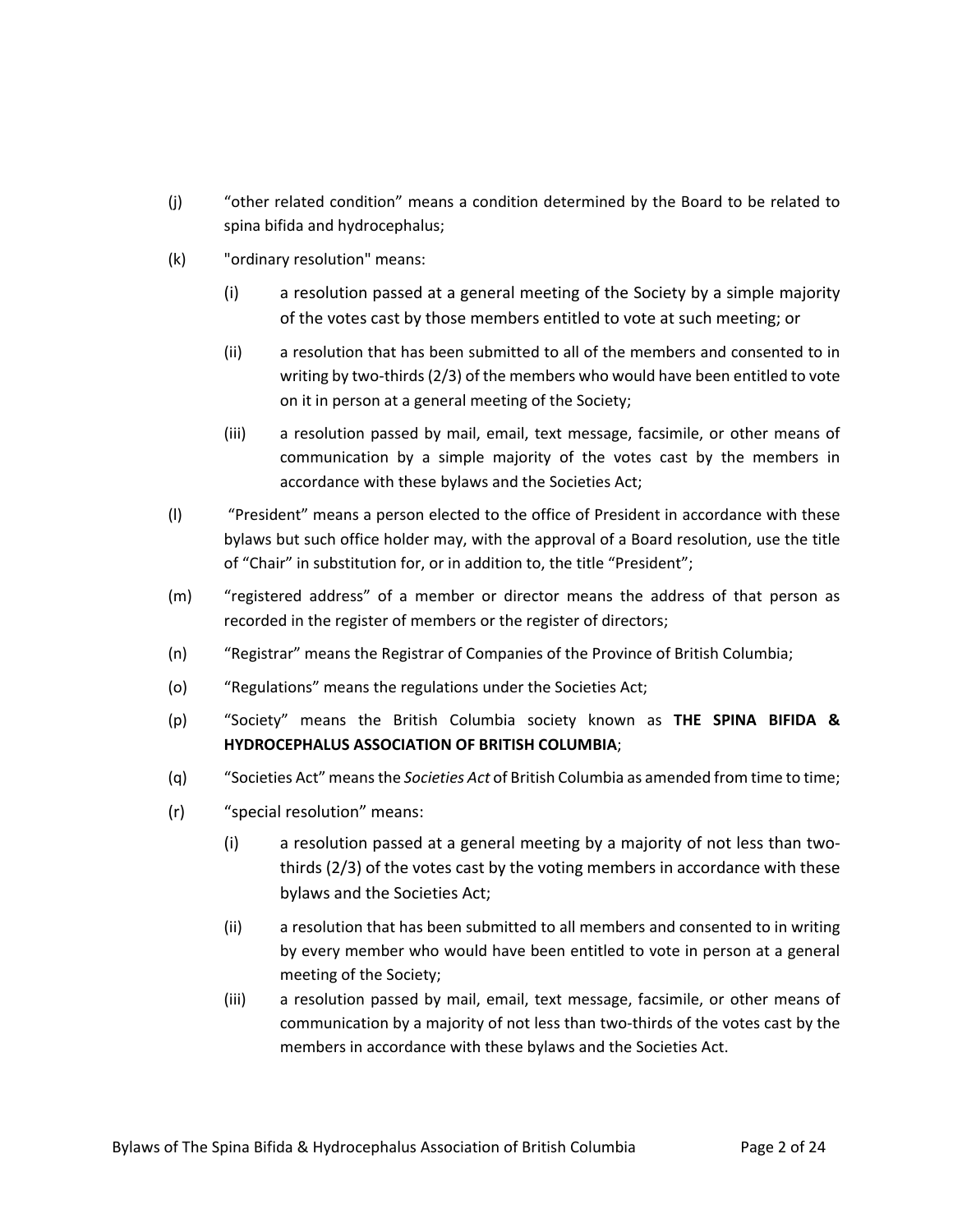### **Plural and gender-specific words**

**1.2** Words importing the singular include the plural and vice versa; and words importing a male person include a female person and vice versa.

### **Definitions in Act apply**

**1.3** Except where they conflict with the definitions contained in these bylaws, the definitions in the Societies Act on the date these bylaws become effective apply to these bylaws and the constitution.

### **Conflict with Act or regulations**

**1.4** If there is a conflict between these Bylaws and the Societies Act or the Regulations, the Societies Act or the Regulations, as the case may be, prevail.

# **PART 2 - MEMBERSHIP**

### **Membership at adoption of bylaws**

**2.1** The members of the Society are the members in good standing as at the date these bylaws are adopted, and those persons who subsequently become members, in accordance with these bylaws and who, in either case, have not ceased to be members as provided for in these bylaws.

### **Membership classes**

- **2.2** There shall be the following classes of membership:
	- (a) master membership
	- (b) associate membership

### **Requirements of master membership**

- **2.3** Each applicant seeking to become a master member of the Society shall:
	- (a) be a person who is affected in any degree by spina bifida, hydrocephalus, or another related condition, or a person who is the natural or legal parent or guardian of any person affected in any degree by spina bifida, hydrocephalus or other related condition;
	- (b) reside in the Province of British Columbia;
	- (c) submit to the Secretary of the Society a written application in the form specified by the Society;
	- (d) pay any membership fees as determined by the Board;
	- (e) signify agreement with and endorsement of the basis and purposes of the Society set out in the constitution and bylaws of the Society; and
	- (f) satisfy such other requirements as determined by the directors from time to time.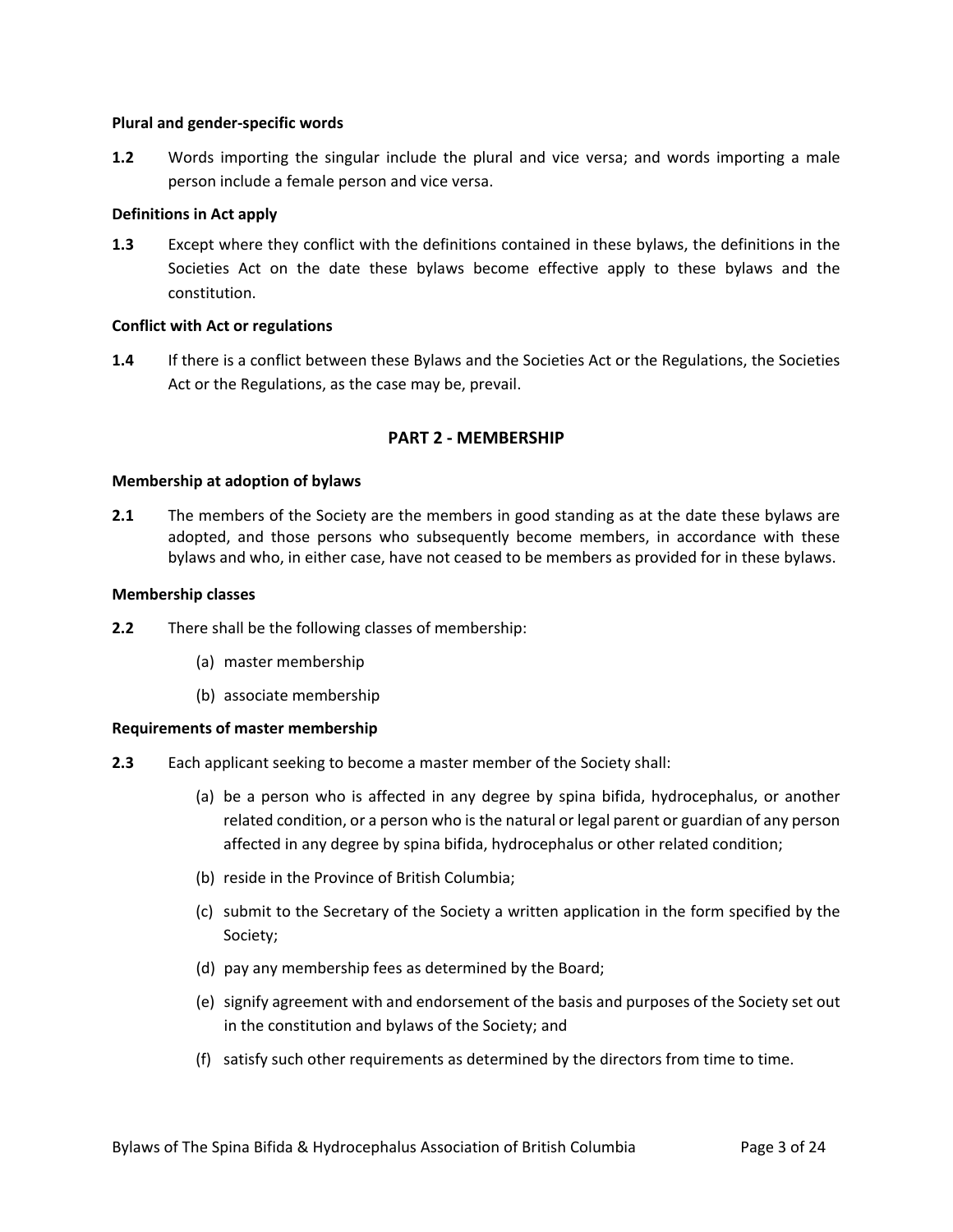## **Rights of master members**

**2.4** Master members shall be entitled to attend, speak at, and vote at any meeting of the members of the Society

# **Requirements of associate membership**

- **2.5** Each applicant seeking to become an associate member of the Society shall:
	- (a) be a person interested in the field of spina bifida, hydrocephalus and other related conditions;
	- (b) submit to the Secretary of the Society a written application in the form specified by the Society;
	- (c) pay any membership fees as determined by the Board;
	- (d) signify agreement with and endorsement of the basis and purposes of the Society set out in the constitution and bylaws of the Society; and
	- (e) satisfy such other requirements as determined by the directors from time to time.

# **Rights of associate members**

**2.6** Associate members shall be entitled to attend, speak at, and vote at any meeting of the members of the Society.

# **Application for membership**

**2.7** The Board shall possess the sole power to admit members to the Society. The Board may, at its discretion, delegate this power to a standing or special committee of one or more individuals. .

### **Age of members**

**2.8** An individual under the age of 19 years may not be admitted as a member of the Society.

# **Duties of members**

**2.9** Every member must uphold the constitution of the Society and must comply with these Bylaws.

### **Termination of membership**

- **2.10** A person shall cease to be a member of the Society:
	- (a) on the date which is the later of the date of delivering his or her resignation in writing to the Secretary of the Society or to the address of the Society and the effective date of the resignation stated therein;
	- (b) on his or her death;
	- (c) on being expelled pursuant to section [2.13;](#page-4-0) or
	- (d) on having been a member not in good standing for 60 days.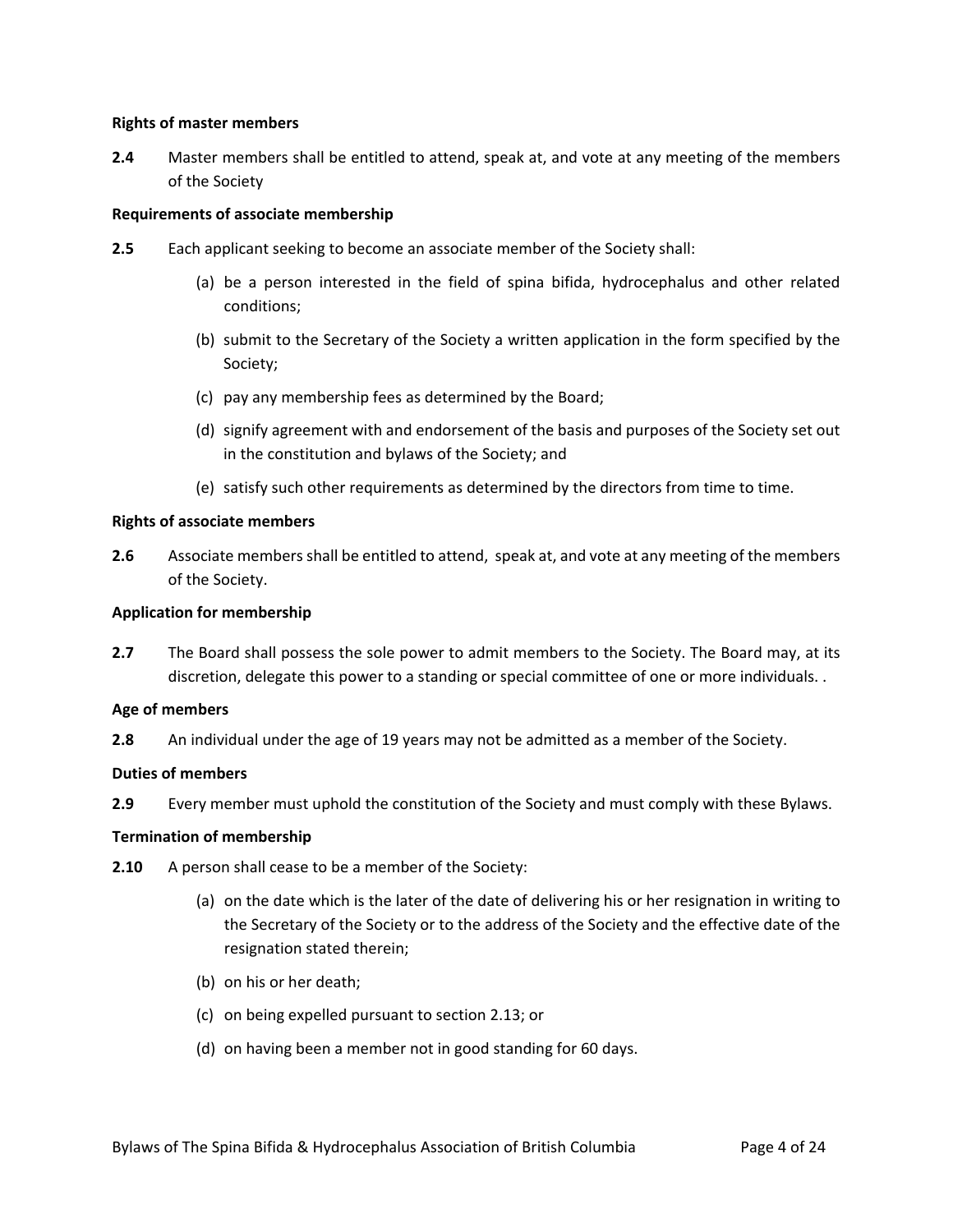### **Membership dues and fees**

<span id="page-4-1"></span>**2.11** The amount of the membership dues for each fiscal year or part thereof or other fees payable by the members shall be determined by the directors from time to time.

# **Date fees are due**

**2.12** The Board shall determine the day in each year when the membership fees from each member shall be due and shall provide notice of such date to all members no less than 30 days prior to the date the fees are payable.

# **Discipline of members**

<span id="page-4-0"></span>**2.13** The Board may, by 2/3 majority vote, expel, suspend or otherwise discipline a member for non-payment of membership fees or other fees payable pursuant to section [2.11](#page-4-1) or for conduct, which in the discretion of the Board, is improper or unbecoming for a member of the Society, or is likely to endanger the interests, purposes or reputation of the Society or is in violation of the basis and principles set out in the constitution of the Society or is in breach of these bylaws.

### **Notice of discipline**

**2.14** A member may not be expelled, suspended or otherwise disciplined until the member has received a notice of the proposed expulsion, suspension or other disciplinary measures which shall set out the reasons therefore and until the member has been given an opportunity to be heard by the Board before the proposed expulsion, suspension or other disciplinary measures are put to vote.

### **Member not in good standing**

- **2.15** All members are in good standing except a member who:
	- (a) has failed to pay current annual membership fees by the due date specified by the directors or any other fee or debt due and owing by the member to the Society, and the member is not in good standing so long as the debt remains unpaid; or
	- (b) is under suspension or discipline pursuant to section [2.13.](#page-4-0)

### **Member not in good standing may not vote**

- **2.16** A voting member who is not in good standing
	- (a) may not vote at a general meeting, and
	- (b) is deemed not to be a voting member for the purpose of consenting to a resolution of the voting members.

### **Rights on termination of membership**

**2.17** Any member who ceases to be a member of the Society forfeits all rights, claims, privileges or interest arising from membership in the Society.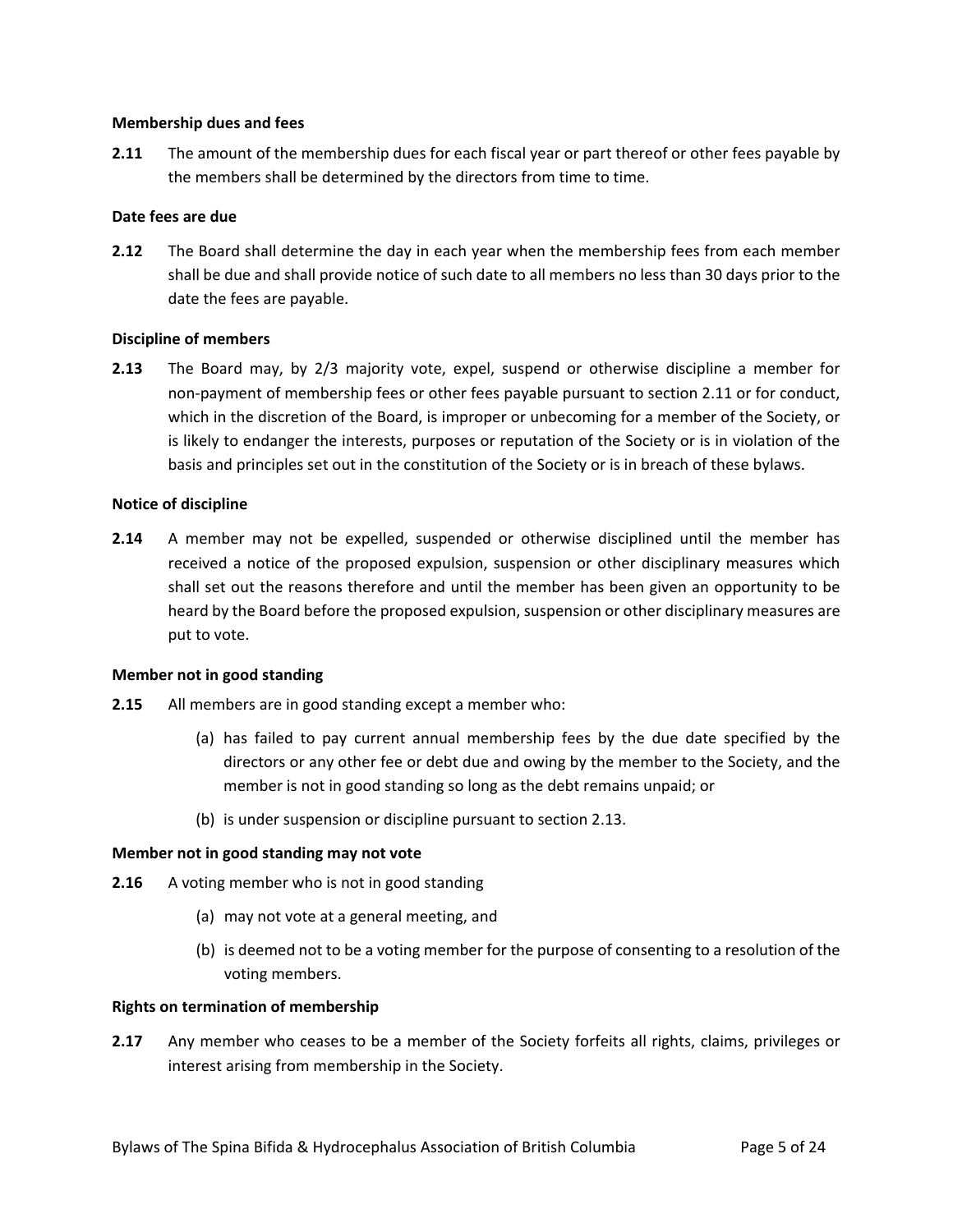# **Membership not transferable**

**2.18** The membership of a person in the Society is not transferable.

# **PART 3 – GENERAL MEETINGS OF MEMBERS**

### **Time and place of general meeting**

**3.1** General meetings, including annual general meetings, shall be held at such time and place, in accordance with the Societies Act, as the Board shall decide.

### **Requisition of general meeting**

**3.2** The Board shall convene a general meeting if so requested by 10% of the master members of the Society.

# **Annual general meeting**

**3.3** An annual general meeting shall be held during or as close to the month of April in each year as the Board may determine practicable, and shall be held at least once in every calendar year.

# **Rules of order**

**3.4** The directors shall have full power to make such rules and regulations as they deem necessary provided that such rules and regulations are not inconsistent with these bylaws and the Societies Act, and in the absence of such a rule the rules contained in the most current edition of *Robert's Rules of Order Newly Revised* shall govern the Society in all cases to which they are applicable and in which they are not inconsistent with these bylaws and the Societies Act.

### **Chair of general meeting**

**3.5** The President, the Vice-President or in the absence of both, one of the other directors present, shall preside as Chair of a general meeting.

### **Alternate Chair of general meeting**

- **3.6** If at a general meeting:
	- (a) there is no President, Vice-President or other director present within 15 minutes after the time appointed for holding the meeting; or
	- (b) the President and all other directors present are unwilling to act as Chair,

the members present shall choose one of their number to be Chair.

### **Virtual meetings allowed**

**3.7** A general meeting may also be held, or any member may participate in a general meeting, by conference call or similar communication equipment or device so long as all the persons participating in the meeting can hear and respond to one another. All such persons so participating shall be deemed to be present in person at the stated location of such meeting and,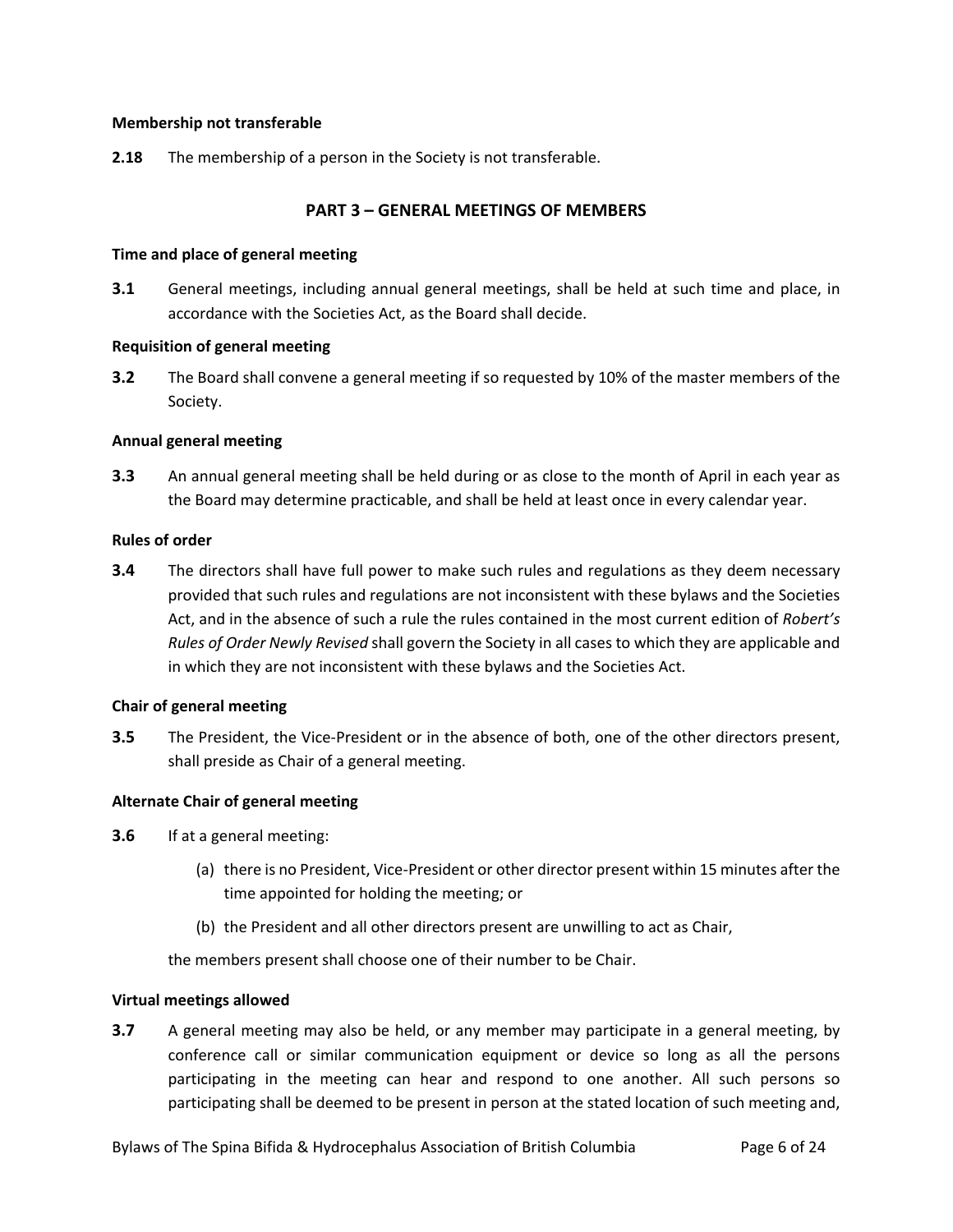notwithstanding the foregoing bylaws, shall be entitled to vote by a voice vote recorded by the secretary of such meeting.

# **Quorum required**

**3.8** No business, other than the election of a person as Chair and the adjournment or termination of the meeting, shall be conducted at a general meeting at a time when a quorum is not present.

# **Quorum for general meetings**

**3.9** The quorum for the transaction of business at a general meeting is three (3) members in good standing or 10% of the members, whichever is greater.

# **Quorum with absentee ballots**

**3.10** For the purposes of determining quorum at a general meeting, a member in good standing who has voted by mail or electronic ballot is deemed to be a member in good standing present at the meeting.

# **Lack of quorum at commencement of meeting**

- **3.11** If, within 30 minutes from the time set for holding a general meeting, a quorum of members is not present,
	- (a) in the case of a meeting convened on the requisition of members, the meeting is terminated, and
	- (b) in any other case, the meeting stands adjourned to the same day in the next week, at the same time and place, and if, at the continuation of the adjourned meeting, a quorum is not present within 30 minutes from the time set for holding the continuation of the adjourned meeting, the voting members in good standing who are present constitute a quorum for that meeting.

## **If quorum ceases to be present**

**3.12** If, at any time during a general meeting, there ceases to be a quorum of members present, business then in progress must be suspended until there is a quorum present or until the meeting is adjourned or terminated.

## **Adjournments by Chair**

**3.13** The Chair of a general meeting may, or, if so directed by the members at the meeting, must, adjourn the meeting from time to time and from place to place, but no business may be transacted at the continuation of the adjourned meeting other than business left unfinished at the adjourned meeting.

# **Resolutions must be seconded**

**3.14** All resolutions proposed at a general meeting must be seconded.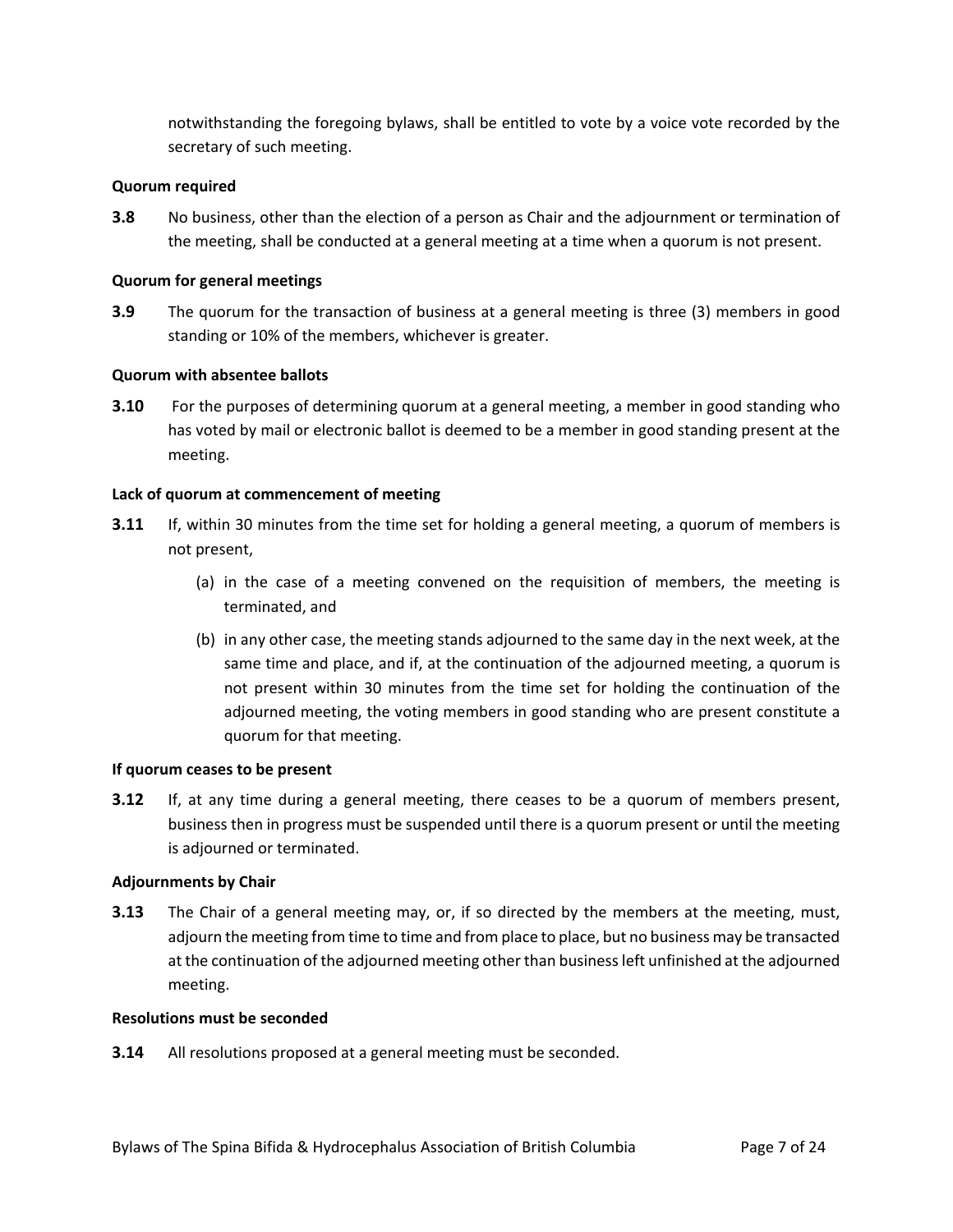## **Chair may propose resolutions**

**3.15** The Chair of a meeting may move or propose a resolution.

# **Ordinary resolutions unless specified**

**3.16** A matter to be decided at a general meeting must be decided by ordinary resolution unless the matter is required by the Societies Act or these Bylaws to be decided by special resolution.

## **Business conducted at an AGM**

- **3.17** The business to be conducted at every annual general meeting, in addition to any other business that may be transacted, will include:
	- (a) A report of the Board;
	- (b) Presentation of the financial statements;
	- (c) Presentation of the budget for the ensuing year; and
	- (d) Election of directors to any vacancies on the Board.

# **PART 4 – NOTICE OF GENERAL MEETINGS**

# **Entitlement to notice**

**4.1** Notice of a general meeting shall be given only to:

- (a) every member shown on the register of members on the day notice is given, and
- (b) the auditor, if an auditor is appointed under these bylaws.

# **Length of notice**

**4.2** The Society shall give not less than 14 days' written notice of a general meeting to its members entitled to receive notice; but those members may waive or reduce the period of notice for a particular meeting by unanimous consent in writing.

# **Content of notice**

**4.3** Notice of a general meeting shall specify the place, the day and the hour of the meeting.

# **Method of notice**

**4.4** A notice may be given to a member either personally or by mail or by email or by facsimile to the member at the member's registered address or the member's email address or facsimile number, as recorded in the Society's records.

## **Mailed notice deemed given**

**4.5** A notice sent by mail shall be deemed to have been given on the third day following that on which the notice is posted, and in proving that notice has been given it is sufficient to prove that the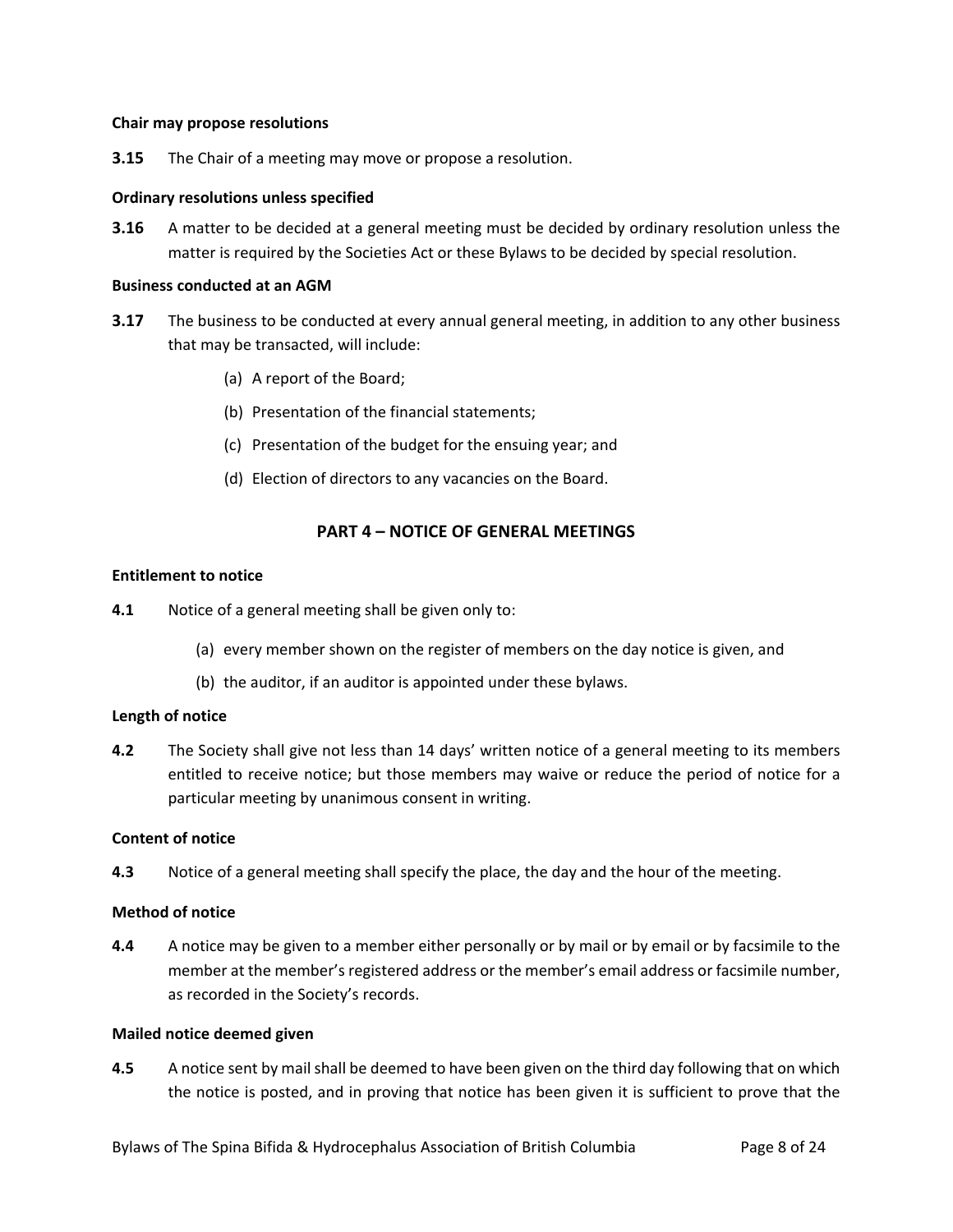notice was properly addressed and put in a Canadian post office receptacle. A notice sent by either email or facsimile shall be deemed to have been given on the date of transmission.

# **Published notice deemed given**

- **4.6** If the Society has more than 250 members, notice is deemed to have been given if a notice is sent by email to all members who have provided an email address and also:
	- (a) published at least once in each of the three weeks immediately before the meeting in The Province newspaper; or
	- (b) posted, throughout the period commencing at least 21 days before the meeting and ending when the meeting is held, on a website that is maintained by or on behalf of the Society and is accessible to all of the members of the Society.

# **Accidental omission of notice**

**4.7** The accidental omission to give notice of a general meeting to, or the non-receipt of notice by, any of the members entitled to receive notice does not invalidate the proceedings at that meeting.

### **Notice of special resolutions**

**4.8** A notice of a general meeting must include the text of any special resolution to be submitted to the meeting.

### **Notice of continuation of adjourned general meeting**

**4.9** It is not necessary to give notice of a continuation of an adjourned general meeting or of the business to be transacted at a continuation of an adjourned general meeting except that, when a general meeting is adjourned for more than 14 days, notice of the continuation of the adjourned meeting must be given.

# **PART 5 – VOTING PROCEDURES AT GENERAL MEETINGS**

### **Permitted methods of voting**

**5.1** At a general meeting, voting must be by a show of hands, an oral vote, or another method that adequately discloses the intention of the voting members, except that if, before or after such a vote, two (2) or more voting members request a confidential ballot or a confidential ballot is directed by the Chair of the meeting, voting must be by ballot.

### **Proxy voting permitted**

**5.2** Voting by proxy is permitted provided that the proxy has previously been appointed in writing by the member appointing the proxy and the proxy has been submitted to the Secretary of the Society. A permanent proxy or a proxy entitling a member to vote at other than one meeting and at any adjournment of that meeting is void.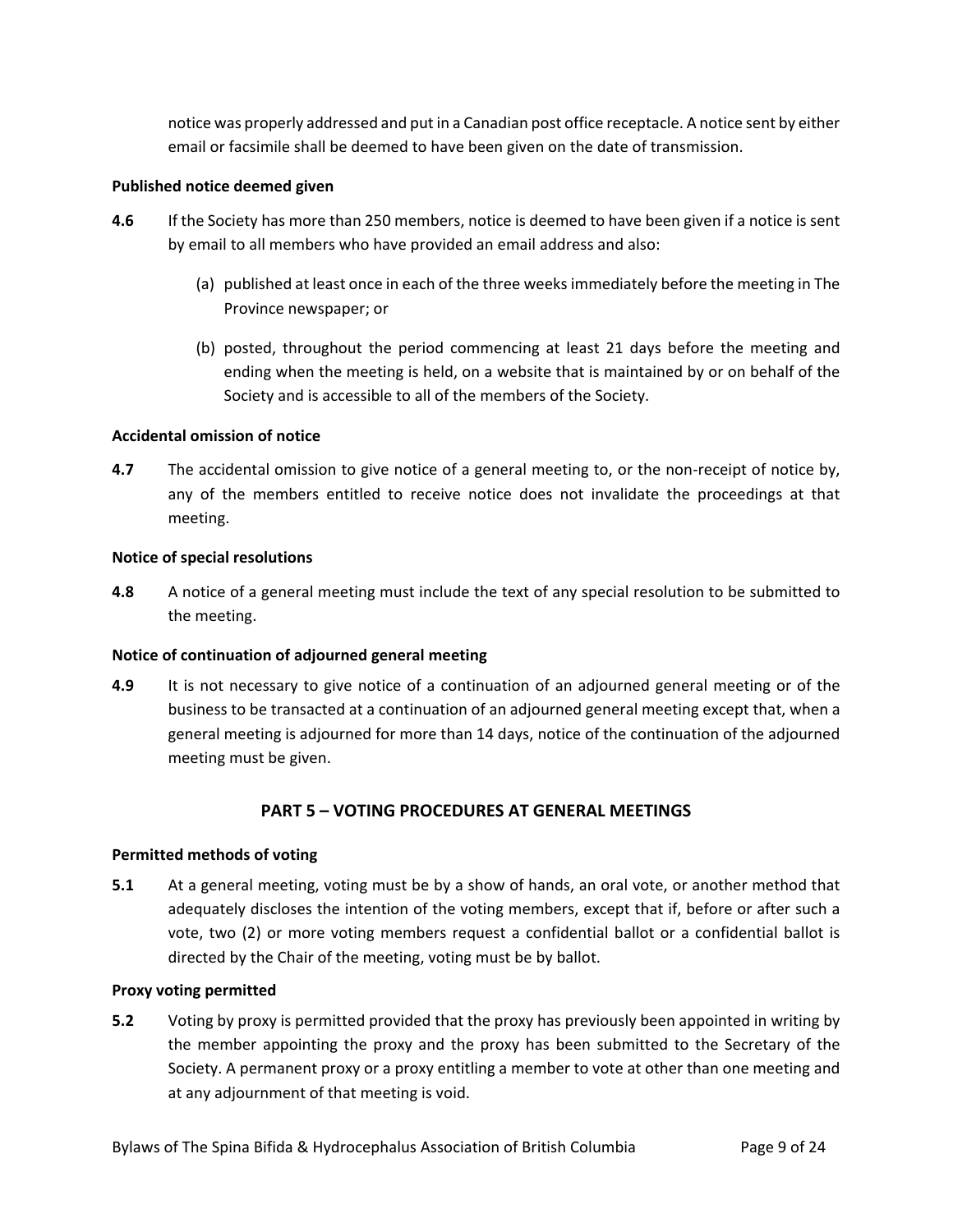# **Qualifications of proxy holder**

**5.3** A proxy holder must be a member of the Society.

# **Rights of proxy holders**

**5.4** Unless limited in the written appointment of the proxy, a proxy holder stands in the place of the voting member appointing the proxy holder and can do anything that member can do, including propose and second resolutions, participate in the discussion, and vote.

## **Voting method determined by Board**

**5.5** The Board may determine that an issue to be decided by the members shall be decided by confidential ballot by mail, email, hand delivery or other means of communication, provided that the Society has a system that enables the votes to be gathered in a manner that permits their subsequent verification and permits the tallied votes to be presented to the Society without it being possible for the Society to identify how each member voted.

# **Method of voting by absentee ballots**

**5.6** If the Board determines that an issue shall be decided by confidential ballot, the Board may determine the rules respecting how that voting is to occur. In the absence of such determination, the process described in bylaw [5.7](#page-9-0) an[d 5.8](#page-9-1) will apply.

# **Contents of distributed ballot package**

- <span id="page-9-0"></span>**5.7** The Board shall send by mail, email, or other method to every member shown on the register of members on the day the ballots are issued:
	- (a) a fillable ballot together with full instructions for completing and returning the ballot by the required date; and
	- (b) if the ballot is returnable by mail,
		- i. an inner return envelope with a space for the member's signature placed on its face; and
		- ii. a recognizable, self-addressed return envelope with the name and address of the Secretary of the Society or other person designated by the Board to receive the marked ballots.

# **Teller responsibilities**

- <span id="page-9-1"></span>**5.8** The Board shall designate tellers and at the meeting of the tellers where the votes are to be counted, the tellers shall:
	- (a) if the ballots were collected by mail,
		- i. check the signature on the inner return envelope against the list of members qualified to vote, if applicable;
		- ii. remove the folded ballot and place it, still folded, into the ballot receptacle;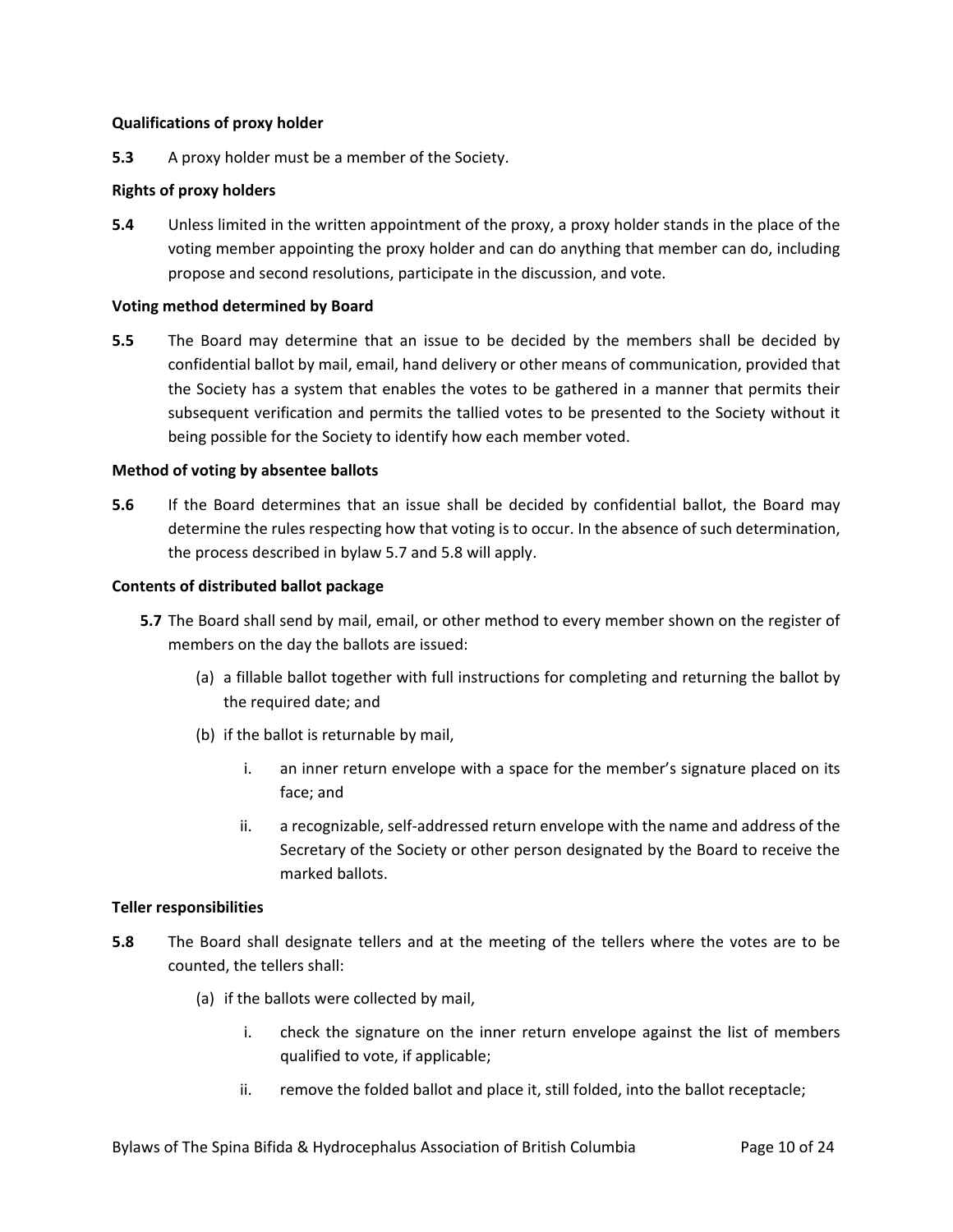- (b) indicate on a list of members that the member has voted;
- (c) count the votes, or, if the ballots were collected by mail, count the votes only once all of the inner envelopes have been processed and all votes placed in the receptacle .

## **Alternate voting methods**

**5.9** Votes decided by other means of communication shall be tailored to comply with the above requirements.

## **Written ordinary resolutions**

**5.10** A resolution in writing which is identified as an ordinary resolution and has been submitted to all the members and signed by a minimum of two-thirds of the members who would have been entitled to vote on it in person at a general meeting of the Society is as valid and effectual as an ordinary resolution as if it had been passed at a meeting of members duly called and constituted and shall be deemed to be an ordinary resolution in writing. Such ordinary resolution shall be filed with minutes of the proceedings of the members and shall be deemed to be passed on the date stated therein or, in the absence of such a date being stated, on the latest date stated on any counterpart.

### **Written special resolution**

**5.11** A resolution in writing which is identified as a special resolution and has been signed by all the members who would have been entitled to vote on it in person at a general meeting of the Society is as valid and effectual as a special resolution as if it had been passed at a meeting of members duly called and constituted and shall be deemed to be a special resolution. Such a resolution may be in two or more counterparts which together shall be deemed to constitute one special resolution in writing. Such special resolution shall be filed with the minutes of the proceedings of the members and shall be deemed to be passed on the date stated therein or, in the absence of such a date being stated, on the latest date stated on any counterpart.

### **Resolution by mail**

**5.12** Where a resolution is to be determined by mail, the Secretary must mail ballots to all members in good standing at least 14 days prior to the date that the ballots are due. The ballots must set out the matter or matters to be voted on and must state the address to which the completed ballots may be mailed or delivered. Only those ballots that are properly completed and signed by members in good standing and are received by the Secretary by mail or by delivery by the due date will be counted.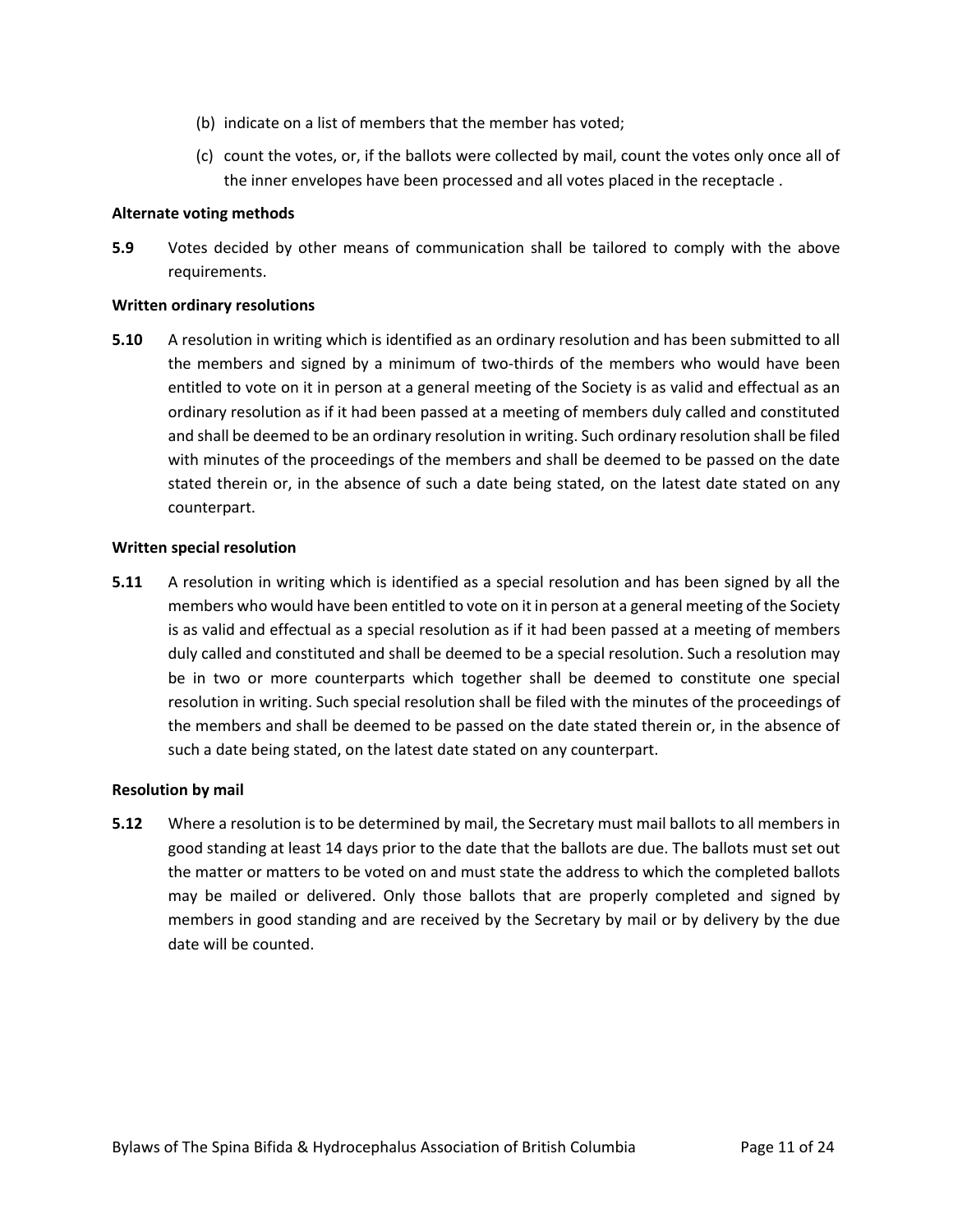## **Resolution by electronic communications**

**5.13** Where a resolution is to be determined by electronic communication, the Secretary must inform all members in good standing at least 14 days prior to the date that all ballots are due of the process for electronic voting and the time period during which voting may take place. The matter or matters to be voted on must be clearly articulated within the voting process. Only those votes made in compliance with the stated process and received by the designated time will be counted.

# **One vote per member**

**5.14** A member in good standing present at a meeting of members is entitled to one vote.

# **Chair may vote**

**5.15** The Chair of a general meeting may vote but, if he or she does so and the result is a tie, shall not be permitted to vote again to break the tie and the resolution being voted on shall be deemed to have failed.

# **Announcement of result**

**5.16** The Chair of a general meeting must announce the outcome of each vote and that outcome must be recorded in the minutes of the meeting.

# **PART 6 – THE BOARD**

### **Purpose of Board**

**6.1** The property and affairs of the Society shall be managed by the Board.

### **Authority of Board**

- **6.2** The Board may exercise all such powers and do all such acts and things as the Society may exercise and do, and which are not by these bylaws or by statute or otherwise lawfully directed or required to be exercised or done by the members in general meeting, and subject to the provisions of:
	- (a) all laws affecting the Society;
	- (b) these bylaws; and
	- (c) rules, not being inconsistent with these bylaws, which are made from time to time by the Society in general meetings.

# **Affirmation of Board's prior acts**

**6.3** No rule made by the Society in a general meeting invalidates a prior act of the Board that would have been valid if that rule had not been made.

# **Hiring employees**

**6.4** The Board may, at its discretion, select and employ employees for a fixed or indefinite term, and set the terms of the employee's duties, responsibilities and employment.

Bylaws of The Spina Bifida & Hydrocephalus Association of British Columbia Page 12 of 24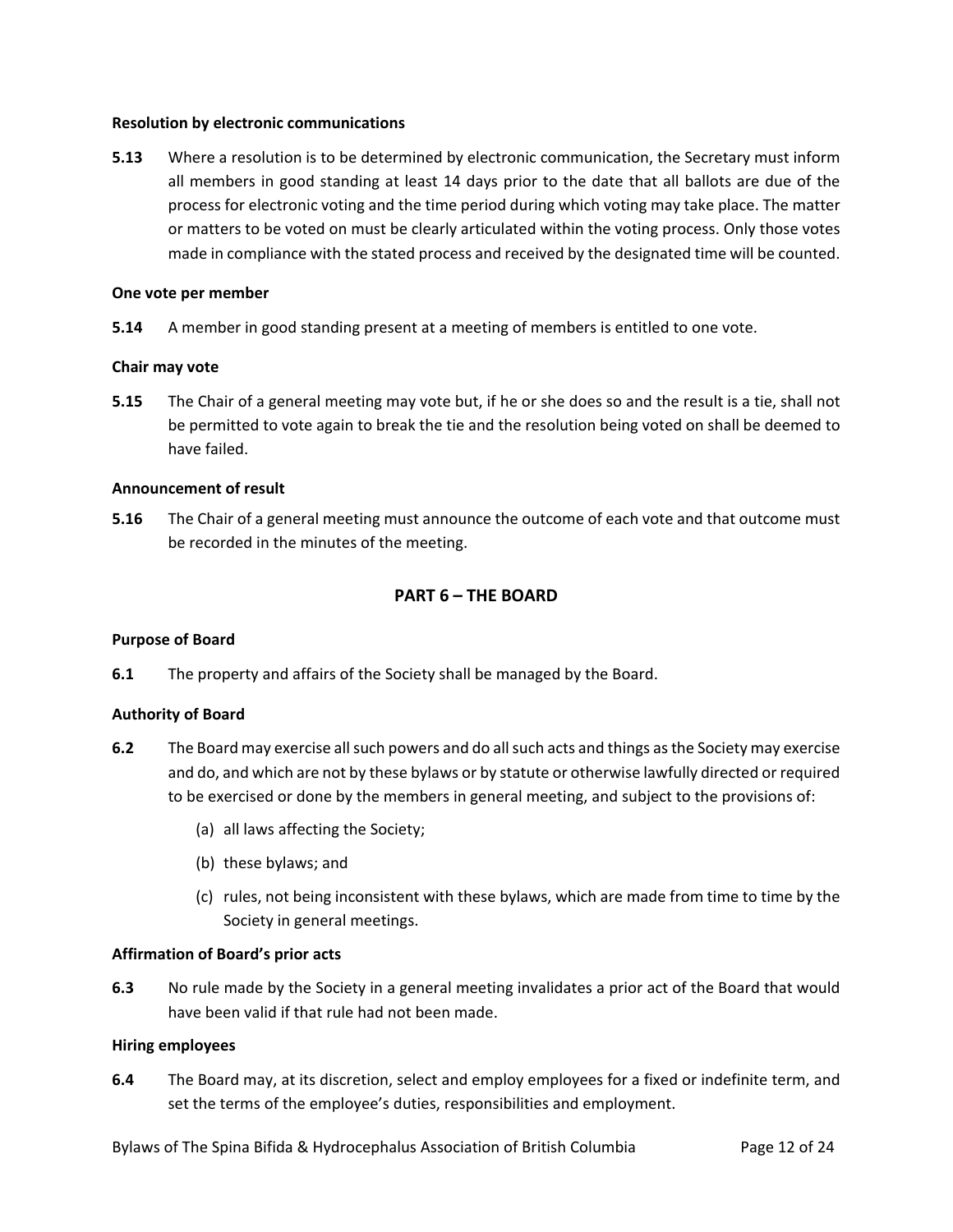# **PART 7 – DIRECTORS**

# **Number of directors on Board**

**7.1** The number of directors of the Society shall be no less than five (5) and no more than thirteen (13) as determined by the directors from time to time.

## **Director qualifications**

**7.2** Only members of the Society in good standing are eligible to act as directors of the Society.

# **Election or appointment of directors**

**7.3** Directors shall normally be elected by confidential ballot at a general meeting by an ordinary resolution of the eligible members entitled to vote at such meeting.

# **Voting procedure of director election**

**7.4** The name of each duly nominated candidate shall appear individually on the voting ballot and the candidates that receive the most votes shall be deemed to be elected.

# **Cannot vote for more directors than positions**

**7.5** No member shall vote for more directors than the number of vacant positions for directors. Any ballot on which more names are voted for than there are vacant positions shall be deemed to be void.

### **Term of office**

**7.6** Directors are normally elected for two-year terms. Directors normally take office commencing at the close of the meeting at which they were elected, designated, or appointed and their term of office expires at the close of the second annual general meeting after designation, election or appointment.

### **If no or too few directors**

**7.7** If no successor directors are elected or the number of directors of the Society would fall below three (3), the persons previously elected as directors shall continue to hold office until such time as successor directors are elected.

### **Consecutive terms**

**7.8** Directors may be elected for consecutive terms.

# **Termination of office**

- **7.9** A person shall cease to be a director of the Society:
	- (a) on expiry of their term of office;
	- (b) on the date which is the later of delivery of written resignation to the Secretary or the address of the Society and the effective date of resignation stated in the resignation;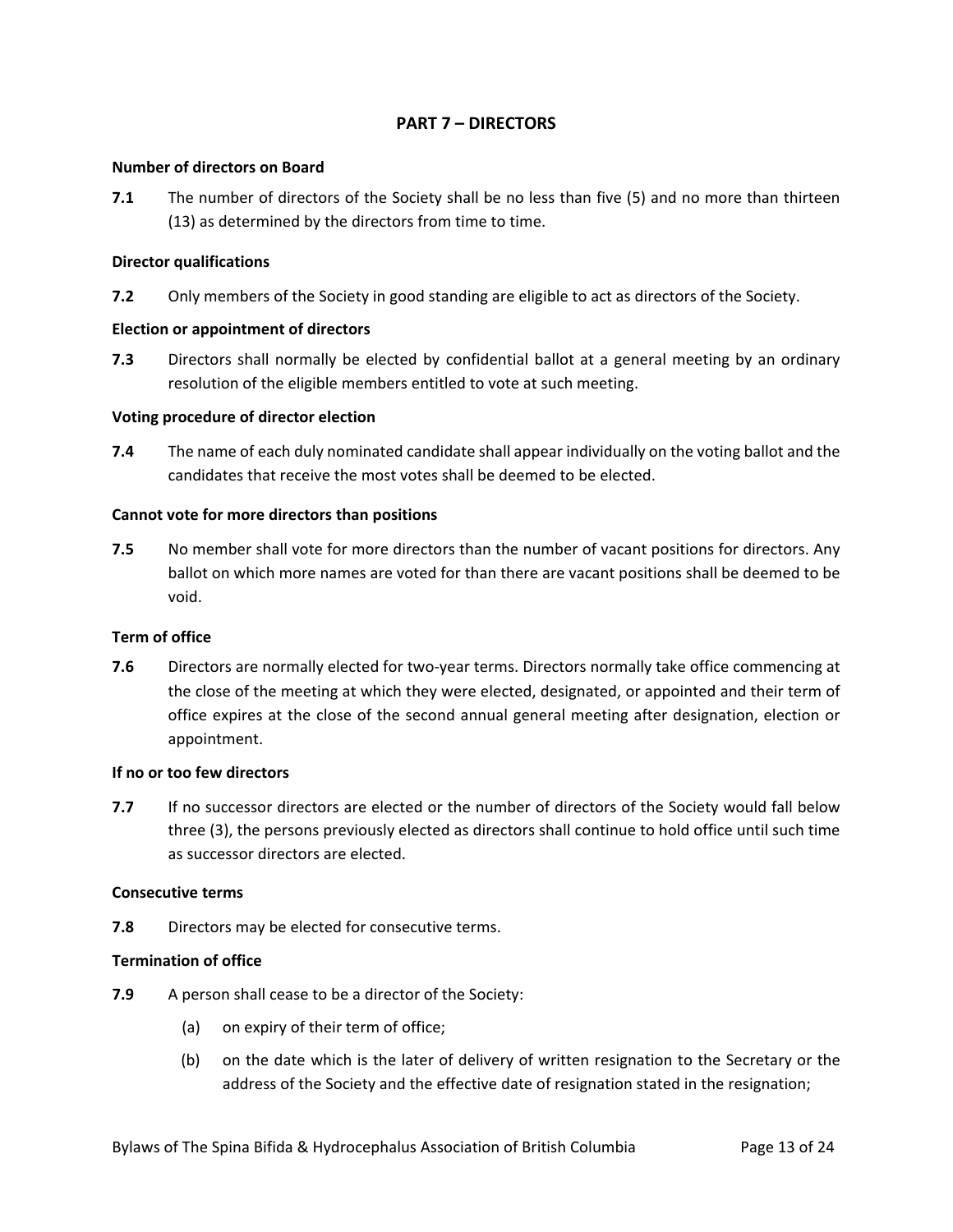- (c) on his or her death or incapacity;
- (d) on ceasing to be a member of the Society; or
- (e) on being removed or suspended as per bylaw [7.10](#page-13-0) o[r 7.11.](#page-13-1)

# **Directors' removal or suspension of director**

<span id="page-13-0"></span>**7.10** A director may be removed or suspended by a two-third (2/3) resolution of the remaining directors before the expiration of his or her term of office where the remaining directors reasonably believe the director has committed a criminal, civil, or regulatory offense, has breached his or her fiduciary duty to the Society, or has otherwise acted inappropriately, but no director shall be removed or suspended until he or she has been given notice of the proposed action and has had an opportunity to be heard at the meeting or submit a written response to the Board.

# **Members' removal or suspension of director**

<span id="page-13-1"></span>**7.11** The members may, by special resolution at a general meeting, remove or suspend a director before the expiration of his or her term of office upon the recommendation of a majority of directors and may elect a successor to hold office until the next annual general meeting or until the reinstatement of the suspended director by the Board, but no director shall be removed or suspended until he or she has been given notice of the proposed action and an opportunity to be heard by the members at the general meeting.

# **Directors may fill casual vacancy**

<span id="page-13-2"></span>**7.12** If a director ceases to hold office during his or her term for any reason, the Board may, at any time, appoint a person as a director to fill the vacancy that arises on the Board as a result.

# **Term of appointment of director filling casual vacancy**

**7.13** A director appointed by the Board to fill a vacancy as per bylaw [7.12](#page-13-2) ceases to be a director at the end of the unexpired portion of the term of office of the individual whose departure from office created the vacancy.

# **PART 8 – OFFICERS**

### **Election of officers**

- **8.1** The directors, at the first meeting of the Board held following the annual general meeting, shall elect from amongst themselves individuals in the following Board positions:
	- (a) President;
	- (b) Vice-President;
	- (c) Secretary;
	- (d) Treasurer.

A director, other than the President, may hold more than one position.

Bylaws of The Spina Bifida & Hydrocephalus Association of British Columbia Page 14 of 24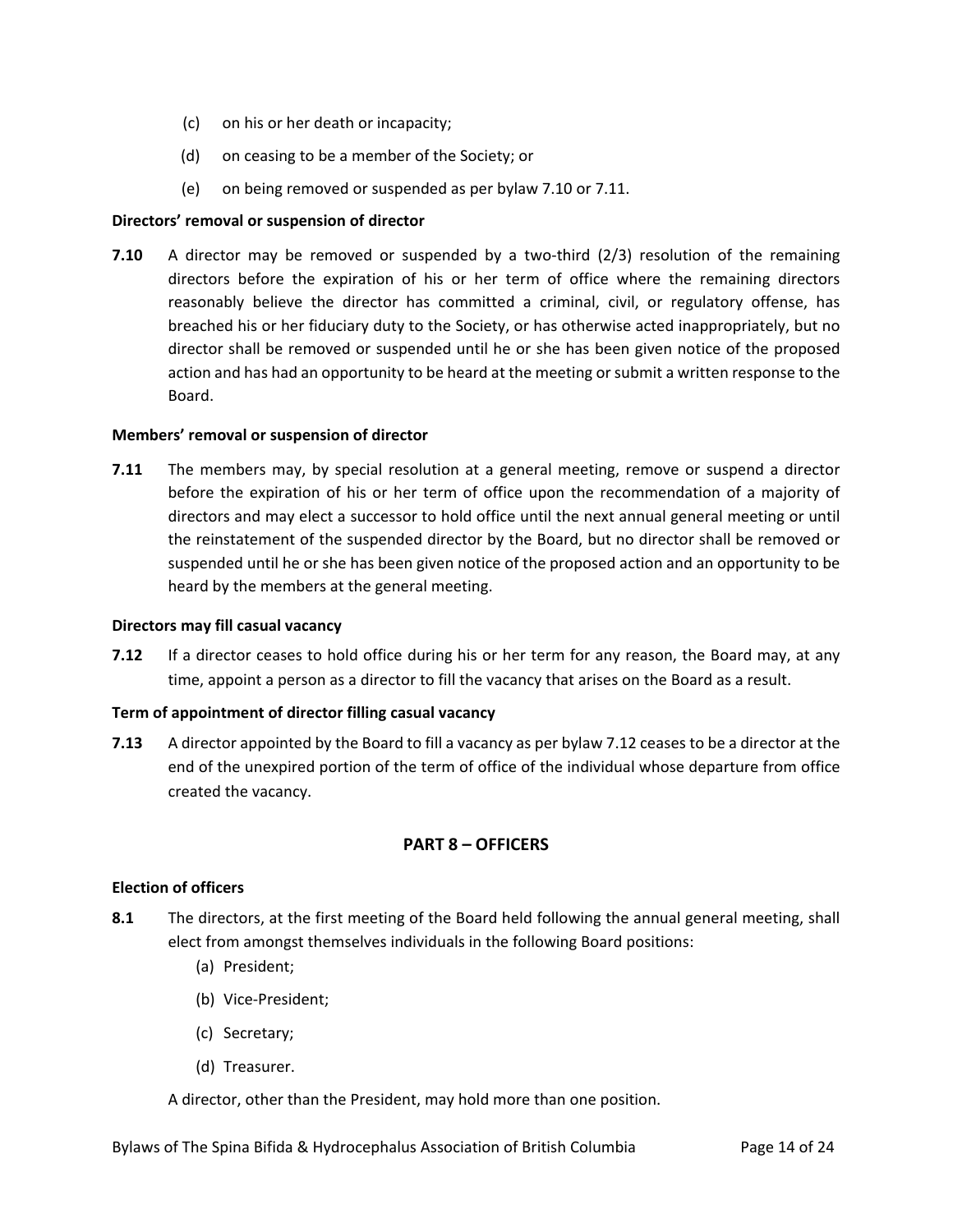# **Directors at large**

**8.1** Directors who are elected or appointed to positions on the Board in addition to the positions described in these Bylaws are elected or appointed as directors at large.

# **Term of office**

**8.2** Once elected, officers shall hold their positions as officers of the Board of the Society until the close of the first meeting of the Board held after the next following annual general meeting.

# **Termination of officer**

<span id="page-14-0"></span>**8.3** A person shall cease to be an officer of the Society:

- (a) on expiry of their term of office;
- (b) on the date which is the later of delivery of written resignation to the Secretary or the address of the Society and the effective date of resignation stated in the resignation;
- (c) on his or her death or incapacity;
- (d) on ceasing to be a director of the Society; or
- (e) on being removed by a resolution passed at a duly constituted meeting of the Board by a two-thirds (2/3) majority vote.

### **Removed officer remains a director**

**8.4** An officer removed from office as per bylaw [8.3](#page-14-0) remains a director of the Society.

# **Removal of officers**

**8.5** An officer may resign from a position or the Board may remove an officer by a resolution passed at a duly constituted meeting of the Board by a two-thirds (2/3) majority vote.

### **Filling a vacancy in office**

**8.6** The Board shall fill any vacancy occurring in the office of an officer for the unexpired term.

### **Role of President**

**8.7** The President is Chair of the Board and is responsible for supervising the other directors in the execution of their duties.

### **Role of Vice-President**

**8.8** The Vice-President is the Vice-Chair of the Board and, in the absence of the President, is responsible for carrying out all duties of the President and shall have such other duties and powers as the Board may specify.

### **Role of Secretary**

- **8.9** The Secretary is responsible for doing, or making the necessary arrangements for, the following:
	- (a) issuing notices of general meetings and directors' meetings;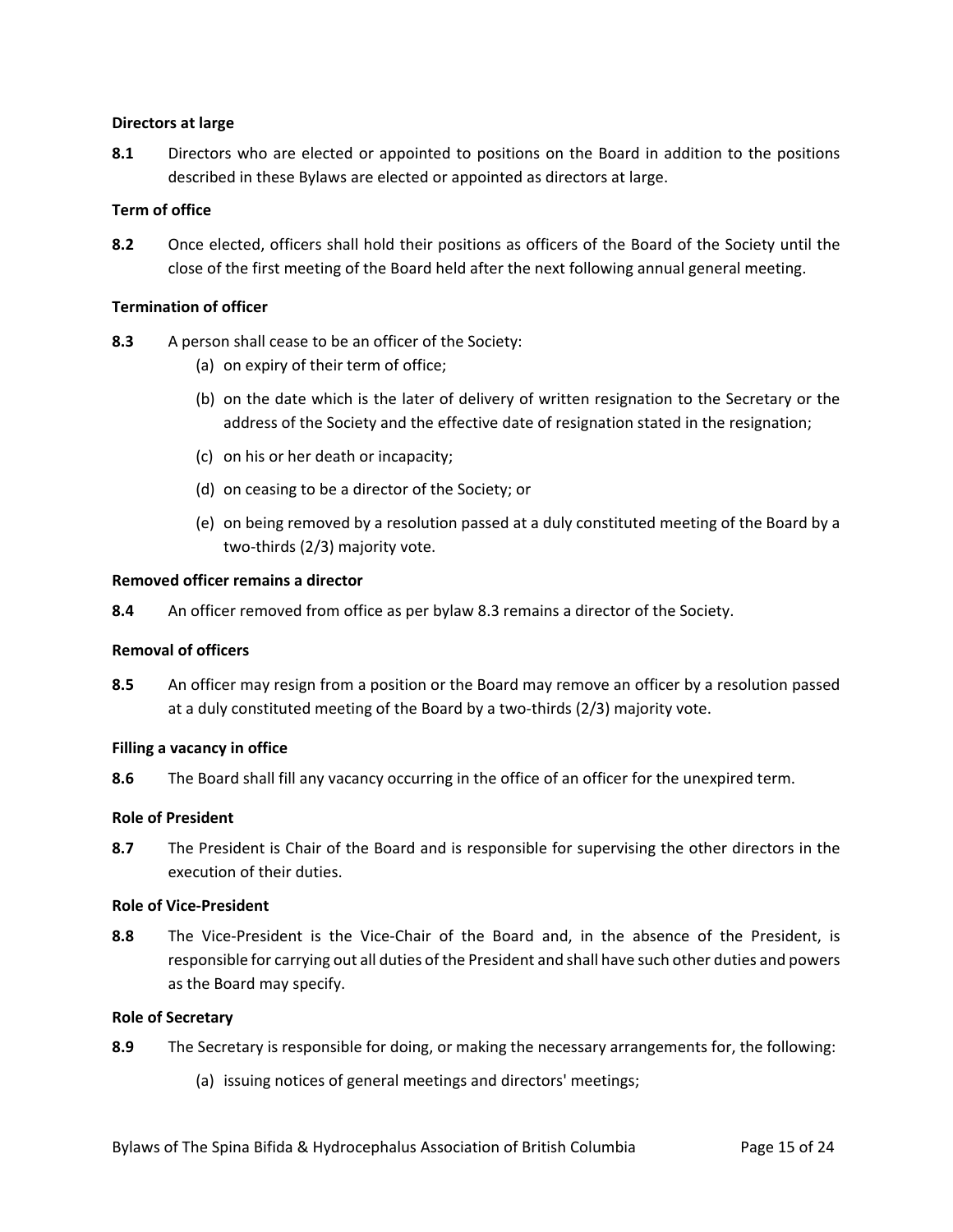- (b) taking minutes of general meetings and directors' meetings;
- (c) keeping the records of the Society in accordance with the Societies Act;
- (d) conducting the correspondence of the Board;
- (e) custody of the common seal of the Society, if any;
- (f) filing the annual report of the Society and making any other filings with the Registrar under the Societies Act.

# **Absence of Secretary from meeting**

**8.10** In the absence of the secretary from a meeting, the Board must appoint another individual to act as secretary at the meeting.

# **Role of Treasurer**

- **8.11** The Treasurer is responsible for doing, or making the necessary arrangements for, the following:
	- (a) receiving and banking monies collected from the members or other sources;
	- (b) keeping accounting records in respect of the Society's financial transactions;
	- (c) preparing the Society's financial statements;
	- (d) making the Society's filings as necessary to comply with the Societies Act and the Income Tax Act.

# **PART 9 – DIRECTORS' MEETINGS**

# **Calling of directors' meeting**

**9.1** A directors' meeting may be called by the President or by any two (2) other directors.

# **Notice of directors' meeting**

**9.2** A meeting of the Board may be held at any time and place determined by the Board, provided that two (2) days' written notice of such meeting shall be given to each director. However, no formal notice shall be necessary if all directors were present at a preceding meeting when the time and place of the meeting was determined or are present at the meeting or waive notice thereof in writing or give a prior verbal waiver to the Secretary of the Society. No notice of a meeting of the Board shall be required, when the meeting is regularly scheduled.

# **Proceedings valid despite omission to give notice**

**9.3** The accidental omission to give notice of a directors' meeting to a director, or the nonreceipt of a notice by a director, does not invalidate proceedings at the meeting.

# **Proceedings valid when inadequate officers**

**9.4** No act or proceeding of the Board is invalid by reason only of there being less than the prescribed number of directors in office.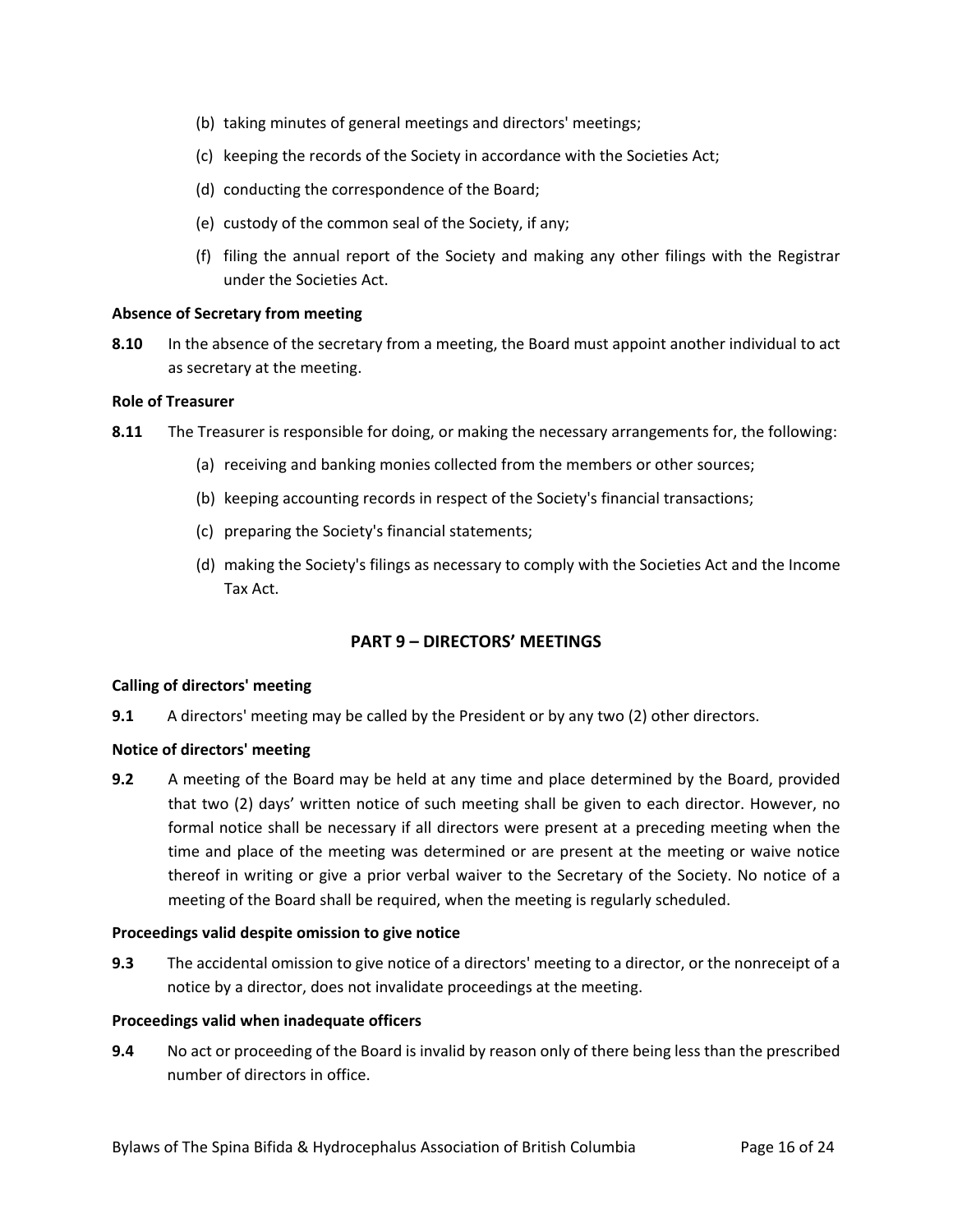# **Board meeting after director appointment**

**9.5** For the purposes of the first meeting of the Board held immediately following the election of a director or directors at an annual or other general meeting, or for a meeting of the directors at which a director is appointed to fill a vacancy in the directors, it is not necessary to give notice of the meeting to the newly elected or appointed director or directors for the meeting to be properly constituted.

# **Conduct of directors' meetings**

**9.6** The directors may regulate their meetings and proceedings as they think fit.

# **Virtual meetings allowed**

**9.7** A Board meeting may also be held, or any Director may participate in a Board meeting, by conference call or similar communication equipment or device so long as all the persons participating in the meeting can hear and respond to one another. All such persons so participating shall be deemed to be present in person at the stated location of such meeting and, notwithstanding the foregoing bylaws, shall be entitled to vote by a voice vote recorded by the secretary of such meeting.

# **Quorum of directors**

**9.8** The quorum for the transaction of business at a directors' meeting is three (3) directors.

**Chair**

**9.9** The President shall be Chair at all meetings of the Board, but if at any Board meeting the President is not present within 15 minutes after the time appointed for the meeting, the Vice-President shall act as Chair; but if neither is present the directors present may choose one of their number as Chair of that meeting.

# **Alternate Chair**

**9.10** If the person presiding as Chair of a Board meeting wants to step down as Chair for all or part of that meeting, he or she may designate an alternate Chair of such meeting or portion thereof, and upon such designated alternative receiving the consent of a majority of the directors present at such meeting, he or she may preside as Chair.

### **Resolutions must be seconded**

**9.11** Resolutions proposed at a meeting of the Board must be seconded and the Chair of the meeting may move or propose a resolution.

# **Chair may vote**

**9.12** The Chair of a meeting may vote but, if he or she does so and the result is a tie, he or she shall not be permitted to vote again to break the tie and the resolution being voted on shall be deemed to have failed.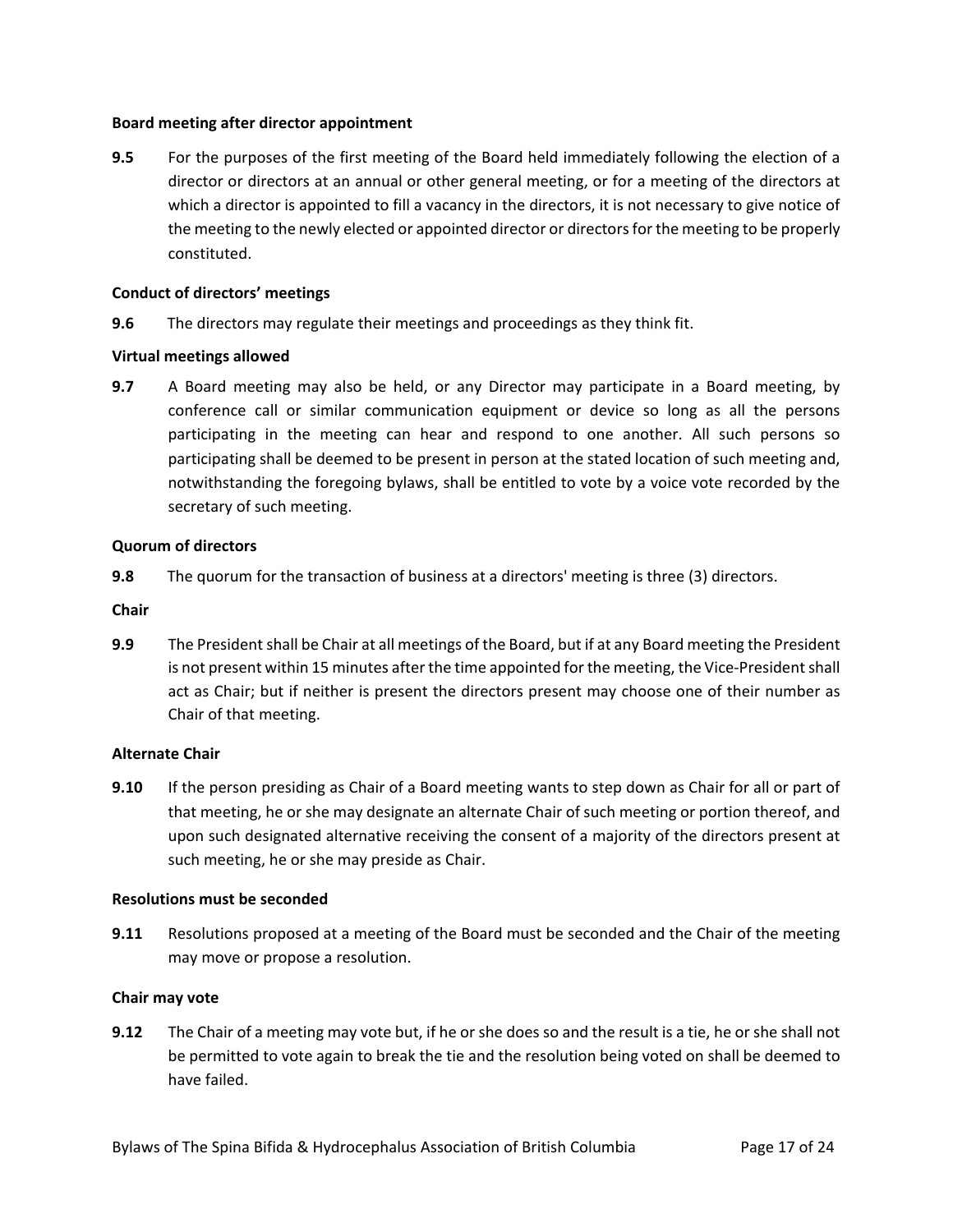## **Method of voting**

**9.13** Voting may be by any method determined by the Board from time to time, so long as the method adequately discloses the intention of the voting members.

# **Written resolution**

**9.14** A Board resolution in writing is as valid and effectual as if it had been passed at a meeting of the Board duly called and constituted. Such Board resolution may be in two or more counterparts which together shall be deemed to constitute one resolution in writing. Such resolution shall be filed with minutes of the proceedings of the Board and shall be deemed to be passed on the date stated therein or, in the absence of such a date being stated, on the latest date stated on any counterpart.

# **PART 10 – COMMITTEES**

# **Delegation**

**10.1** The Board may, at its discretion, delegate any, but not all, of its powers to committees which may be in whole or in part composed of directors.

### **Standing and special committees**

**10.2** The Board may create such standing and special committees, ad hoc committees or task forces as may from time to time be required.

### **Proceedings of committees**

**10.3** The members of a committee may meet and adjourn as they think proper and meetings of committees shall be governed, with any necessary changes, by the rules set out in these bylaws governing proceedings of the Board and by any rules that may from time to time be imposed on it by the Board.

### **Committee reports**

**10.4** A committee shall report every act or thing done in exercise of its powers at the next meeting of the Board held after the action or thing has been done, or at such other time or times as the Board may decide.

### **Limited power of committees**

**10.5** A committee shall limit its activities to the purpose or purposes for which it is appointed, and shall have no powers except those specifically conferred by a Board resolution.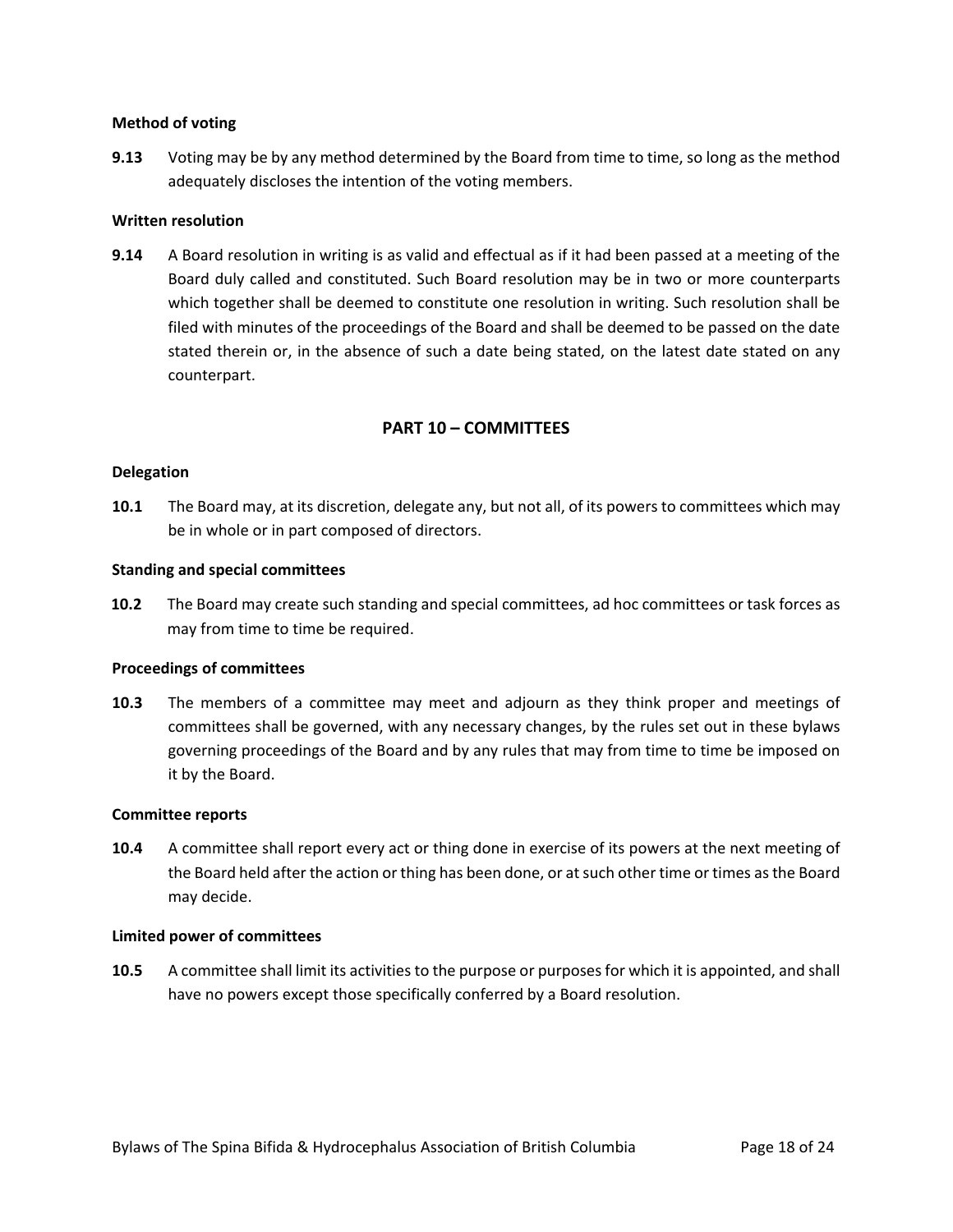# **Term of special committees**

**10.6** Unless specifically designated as a standing committee, any special committee so created must be created for a specified time period only and upon completion of the earlier of the specified time period or the task for which it was appointed, a special committee shall automatically be dissolved.

# **PART 11 – ACCESS TO RECORDS**

# **Copy of constitution and bylaws provided**

**11.1** On being admitted to membership, each member is entitled to, and upon request the Society shall provide, a copy of the constitution and bylaws of the Society.

# **Inspection of records by directors**

<span id="page-18-1"></span>**11.2** A director may, without charge, inspect any record required by the Societies Act to be kept by the Society.

# **Inspection of records by members**

<span id="page-18-0"></span>**11.3** A member who is not a director may, without charge, inspect any record required by the Societies Act to be kept by the Society, except for the minutes of meetings of the Board, copies of consent resolutions of directors and the individual consents to those resolutions, and the Society's accounting records.

### **Restricted inspection of records by members**

**11.4** Subject to the Societies Act, the directors may from time to time in their discretion determine whether and to what extent and at what times and places and under what conditions or regulations the documents excluded from members' inspection under bylaw [11.3](#page-18-0) shall be open to the inspection of a member who is not a director.

### **Restrictions on member inspection**

**11.5** If a member who is not a director wishes to inspect a record he or she is permitted to inspect under these bylaws, the Board may impose a reasonable period of notice before which, and reasonable restrictions on the time during which, the member may inspect the record.

### **Free copies for directors**

**11.6** A director may, without charge, receive a copy of a record the director is entitled to inspect under bylaw [11.2.](#page-18-1)

### **Free copies for members**

**11.7** A member may, without charge, receive a copy of the Society's current constitution, bylaws and the Society's most recent financial statements.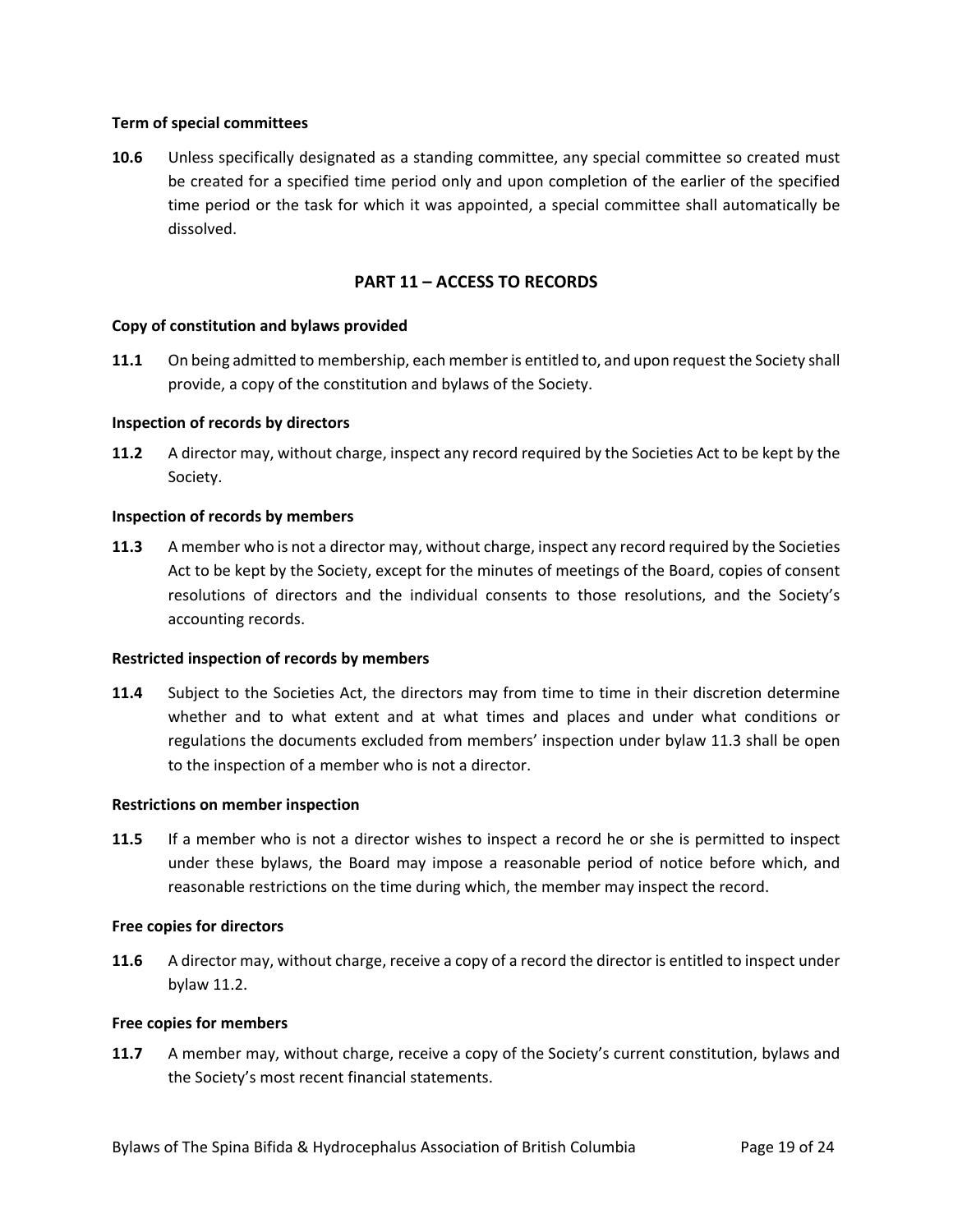## **Records with copy fee**

**11.8** Upon payment of the relevant fee, a member may request and receive a copy of any other record the member is entitled to inspect under bylaw [11.3.](#page-18-0)

# **Public access to records**

**11.9** A person, other than a member or director of the Society, may not inspect or receive a copy of a record of the Society.

# **PART 12 – FINANCIAL**

# **Fiscal Year**

**12.1** The fiscal year of the Society shall begin on the  $1<sup>st</sup>$  day of April, and shall end on the 31 $<sup>st</sup>$  day of</sup> March.

# **Borrowing and raising capital**

**12.2** In order to carry out the purposes of the Society the Board may, on behalf of and in the name of the Society, borrow, raise or secure the payment or repayment of money in any manner it decides including the granting of guarantees, and in particular, but without limiting the foregoing, by the issue of debentures.

### **Director may be employed**

**12.3** Nothing herein contained shall be construed to preclude any director from serving the Society as an employee or in any other capacity with compensation, provided that a majority of directors are not entitled to remuneration as employees or contractors of the Society.

# **PART 13 – SEAL AND EXECUTION OF INSTRUMENTS**

### **Seal**

**13.1** The Board may provide a common seal for the Society, with the Society's name in legible characters on the seal, and it shall have power from time to time to destroy a seal and substitute a new seal in its place.

### **Use of common seal**

**13.2** The common seal shall be affixed only when authorized by a resolution of the Board, and then only in the presence of the persons prescribed in the resolution or, if no persons are prescribed, in the presence of any two directors.

# **Signing authority**

**13.3** Contracts not under seal and in the ordinary course of the Society's operations may be entered into on behalf of the Society by the Board or by any person authorized by the Board. The Board may at any time direct the manner in which, and the person or persons by whom, any particular

Bylaws of The Spina Bifida & Hydrocephalus Association of British Columbia Page 20 of 24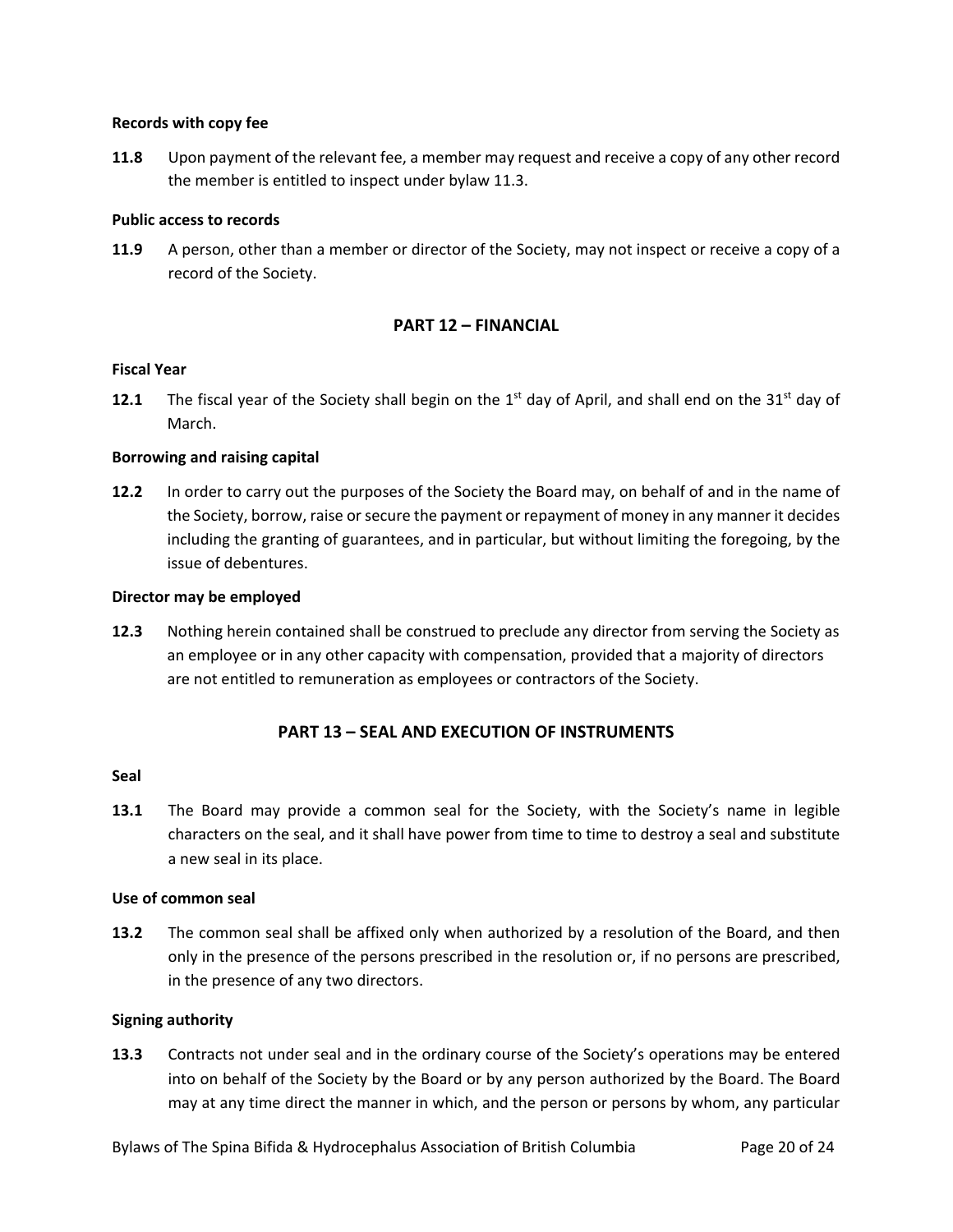instrument, contract or obligation of the Society may or shall be executed. In the absence of express authorization by the Board, an instrument, contract or obligation may be signed by:

- (a) the President and one other director;
- (b) in the absence of the President, the Vice-President and one other director; or
- (c) in the absence of the President and Vice-President, any two directors.
- (d) in any case, by one or more individuals authorized by the Board to sign the record on behalf of the Society.

### **Cheques**

**13.4** The Board may, from time to time by Board resolution, authorize directors to act as signing officers who shall have the authority to sign cheques and all banking documents on behalf of the Society.

### **Dual Signatures required**

**13.5** All cheques of the Society shall require two signatures.

# **PART 14 – AUDITOR**

### **Auditor is optional**

**14.1** This Part applies only where the Society is required or has resolved to have an auditor.

#### **Appointment**

**14.2** The first auditor shall be appointed by the Board which shall also fill any vacancy occurring in the office of auditor.

# **Appointment**

**14.3** At each annual general meeting, the Society shall appoint an auditor to hold office until he or she is reappointed or his or her successor is appointed at the next following annual general meeting in accordance with the procedures set out in the Societies Act.

#### **Removal**

**14.4** An auditor may be removed by ordinary resolution in accordance with the procedures set out in the Societies Act.

#### **Notice of Appointment**

**14.5** An auditor shall be promptly informed in writing of appointment or removal.

### **Prohibition**

**14.6** No director, member or employee of the Society shall be auditor.

### **Meetings**

**14.7** The auditor, if any, may attend general meetings.

Bylaws of The Spina Bifida & Hydrocephalus Association of British Columbia Page 21 of 24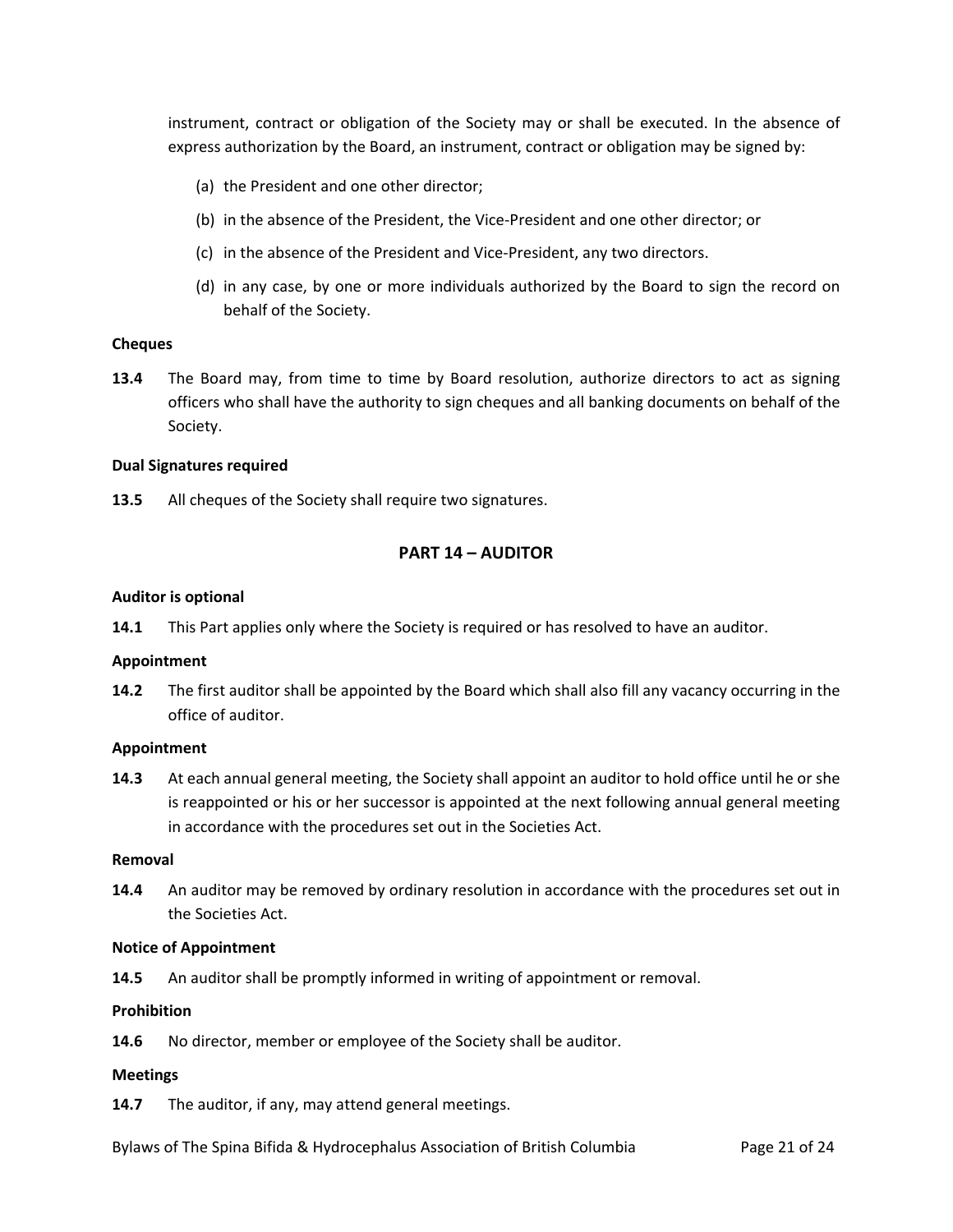# **PART 15 – INDEMNITIES**

# **General indemnity**

- **15.1** Subject to the provisions of the Societies Act, every member of the Board or office who has properly undertaken or is about to undertake any liability on behalf of the Society or any society controlled by it and their heirs, executors, administrators or personal representatives respectively, shall from time to time and at all times, be indemnified and saved harmless out of the funds of the Society, from and against:
	- (a) all costs, charges, and expenses whatsoever which such member of the Board or officer actually and reasonably sustains or incurs in or about any action, suit or proceeding which is brought, commenced, or prosecuted against him, or in respect of any act, deed, matter or thing whatsoever, made, done, or permitted by him, in or about the execution of the duties of his office or in respect of any such liability; and
	- (b) all other costs, charges, and expenses which he actually and reasonably sustains or incurs in or about or in relation to the affairs thereof, except such costs, charges, or expenses as are occasioned by his own willful neglect or default provided that:
		- i. the member of the Board or officer acted honestly and in good faith with a view to the best interests of the Society; and
		- ii. in the case of criminal or administrative proceedings, the member of the Board or officer had reasonable grounds for believing that their conduct was lawful.

### **Directors and officers insurance**

**15.2** The Society shall purchase and maintain insurance for the benefit of any or all directors or officers against personal liability incurred by any such person as a director or officer.

# **PART 16 - DISPUTE RESOLUTION**

### **Dispute resolution**

**16.1** Should the Society and a member or director of the Society not be able to resolve a claim or controversy arising out of these bylaws, or in respect of any legal relationship associated with it or from it, through consultation and negotiation in the spirit of mutual friendship and cooperation, any party may initiate mediated negotiation. All disputes remaining unsettled after mediation shall be referred to and finally resolved by arbitration in accordance with the *Arbitration Act*, RSBC 1995, c 55.

### **Location**

**16.2** The place of mediation and arbitration shall be mutually agreed by the Society and the member or director. In the absence of agreement regarding the place of mediation and arbitration, the place of mediation and arbitration shall be Vancouver, British Columbia. All parties shall share the fee of the mediator and arbitrator equally.

Bylaws of The Spina Bifida & Hydrocephalus Association of British Columbia Page 22 of 24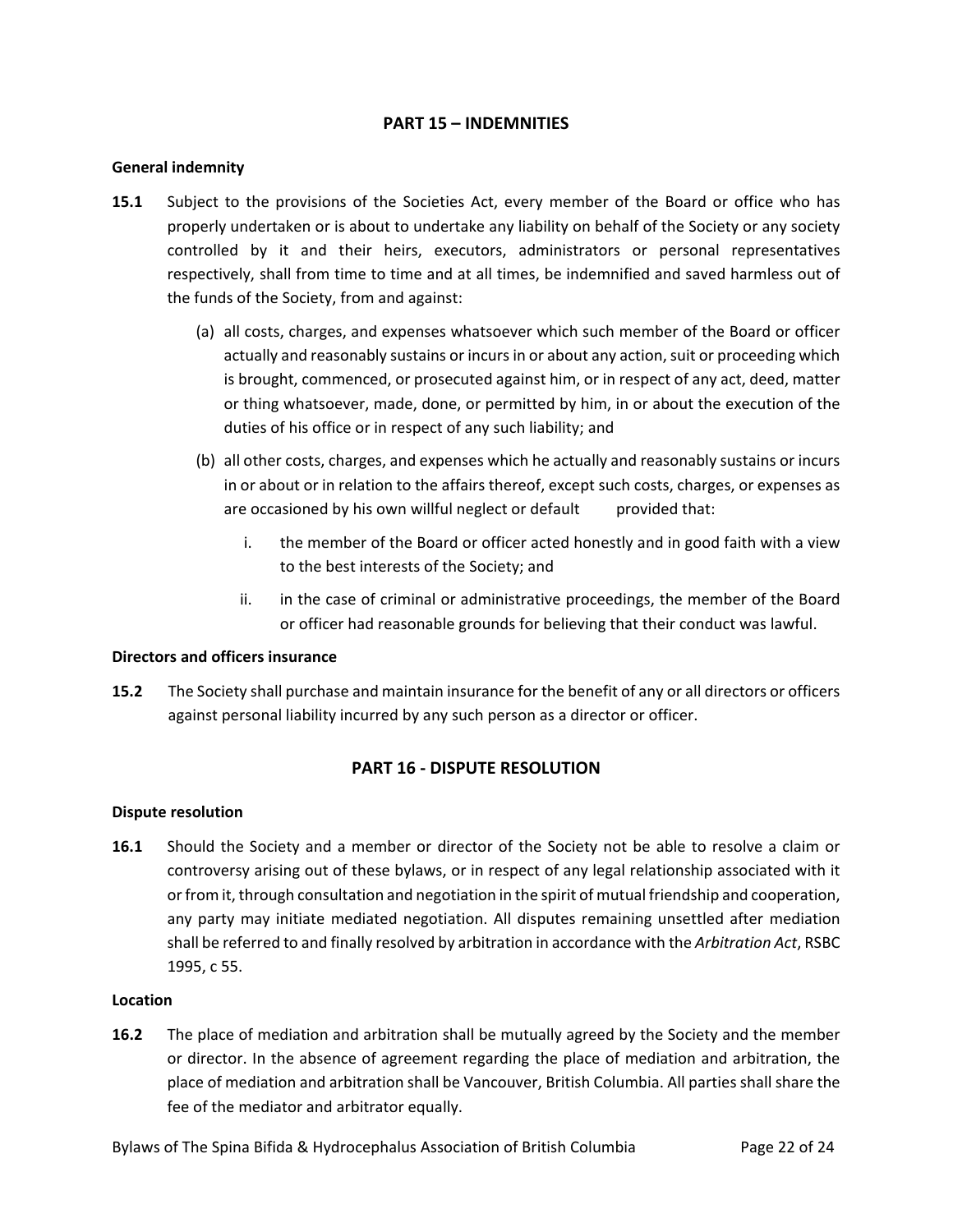# **Option for injunction**

**16.3** The Society and the members and directors of the Society shall use their best efforts to conduct any dispute resolution procedures herein as efficiently and cost-effectively as possible. Notwithstanding this provision, any party may obtain a temporary injunction to enforce or preserve its rights or restrain any further violation or threatened violation of any restrictions or agreements contained herein for which monetary damages are not an adequate remedy until such rights can be pursued through arbitration.

# **PART 17 – FORMER CONSTITUTIONAL PROVISIONS**

### **Former unalterable provisions**

- **17.1** The following provisions were formerly included in the constitution of the Society and, as they were previously designated as unalterable, shall not be altered except by special resolution passed at a general meeting.
- **17.2** The society shall be carried on without purpose of gain for its members, and any profits or other accretions to the society shall be used in promoting its objectives.
- **17.3** The directors shall serve as such without remuneration, and no director shall directly or indirectly receive any profit from his position as such; provided that a director may be paid reasonable expenses incurred by him in the performance of his duties.
- **17.4** Upon the dissolution of the society, and after the payment of all debts, liabilities, etc., the remaining property of the society shall be distributed to recognized charitable organizations in Canada, or to charitable organizations in Canada the objects of which are beneficial to the community; PROVIDED THAT, in any case, no member of the society shall derive any benefit from the society in the form of distribution of the assets of the society or otherwise upon the dissolution of the society.

# **PART 18 – MISCELLANEOUS**

### **Right to membership and association**

**18.1** The Society shall have the right to subscribe to or become a member of and to cooperate with any other society, corporation or association whose purposes or objectives are in whole or in part similar to the Society's purposes.

## **Alteration of bylaws**

**18.2** These bylaws shall not be altered or added to except by special resolution passed at a general meeting.